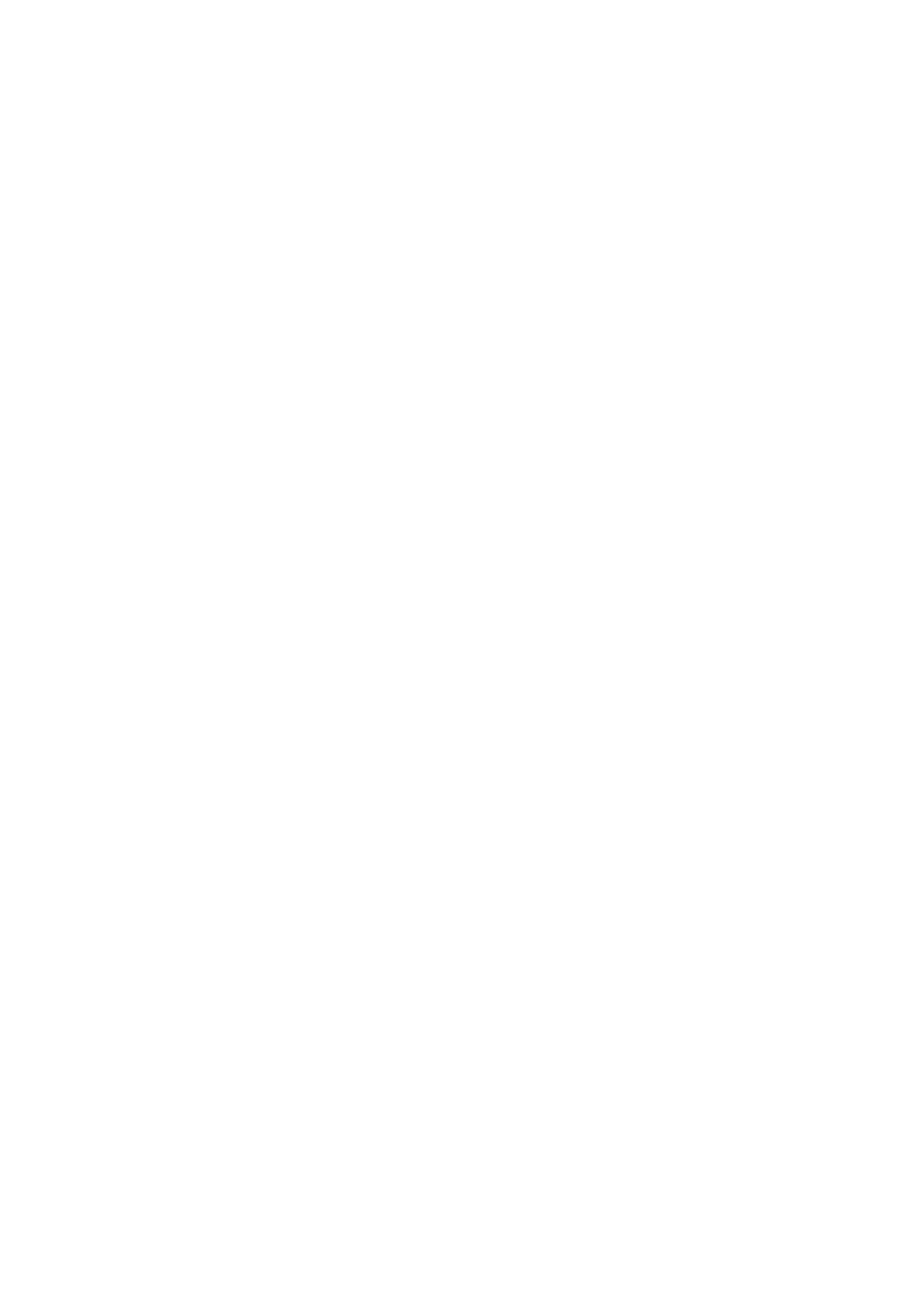## **National Film and Sound Archive of Australia**

| 1.1 |                                                    |  |
|-----|----------------------------------------------------|--|
| 1.2 |                                                    |  |
| 1.3 |                                                    |  |
|     | SECTION 2: OUTCOMES AND PLANNED PERFORMANCE 332    |  |
| 2.1 | Budgeted expenses and performance for Outcome 1333 |  |
|     |                                                    |  |
| 3.1 |                                                    |  |
| 3.2 |                                                    |  |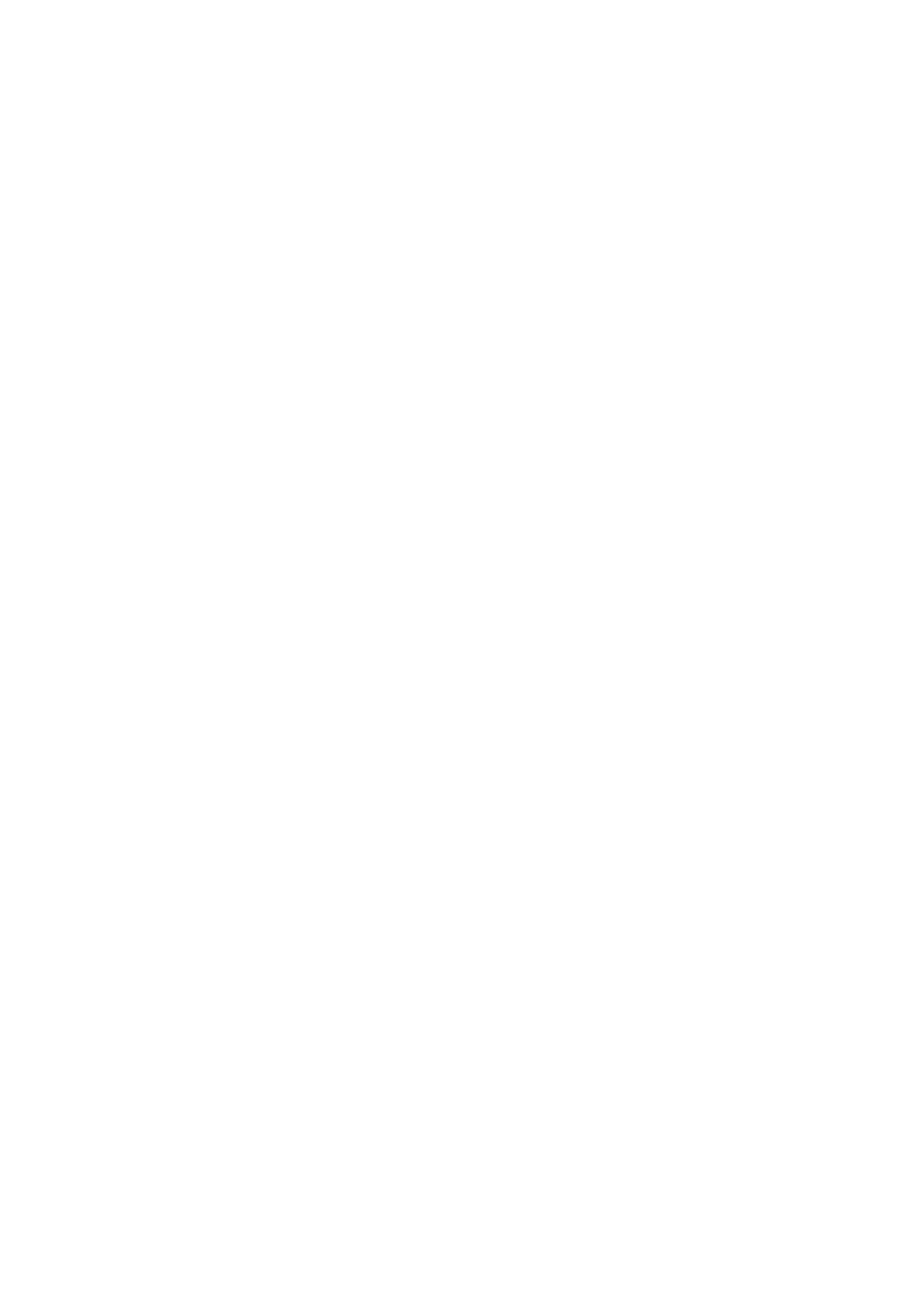## **National Film and Sound Archive of Australia**

## <span id="page-4-0"></span>**Section 1: Entity overview and resources**

## <span id="page-4-1"></span>**1.1 Strategic direction statement**

The legislative functions of the National Film and Sound Archive of Australia (NFSA) are outlined in the *National Film and Sound Archive of Australia Act 2008*. The NFSA is Australia's premier audiovisual archive and a place of engagement with Australian audiovisual production past and present.

The NFSA's mission is to collect and preserve Australian film, recorded sound, broadcast and new media, and their associated documents and artefacts, and to share the collection with audiences across Australia and overseas.

The NFSA exists to perform three vital functions:

- collect audiovisual works and associated documentation that reflect all aspects of Australian life and our diverse communities
- preserve the collection in accordance with international standards and working within our resources, to ensure permanent access
- share the collection so its stories form an ongoing part of the evolution of our culture.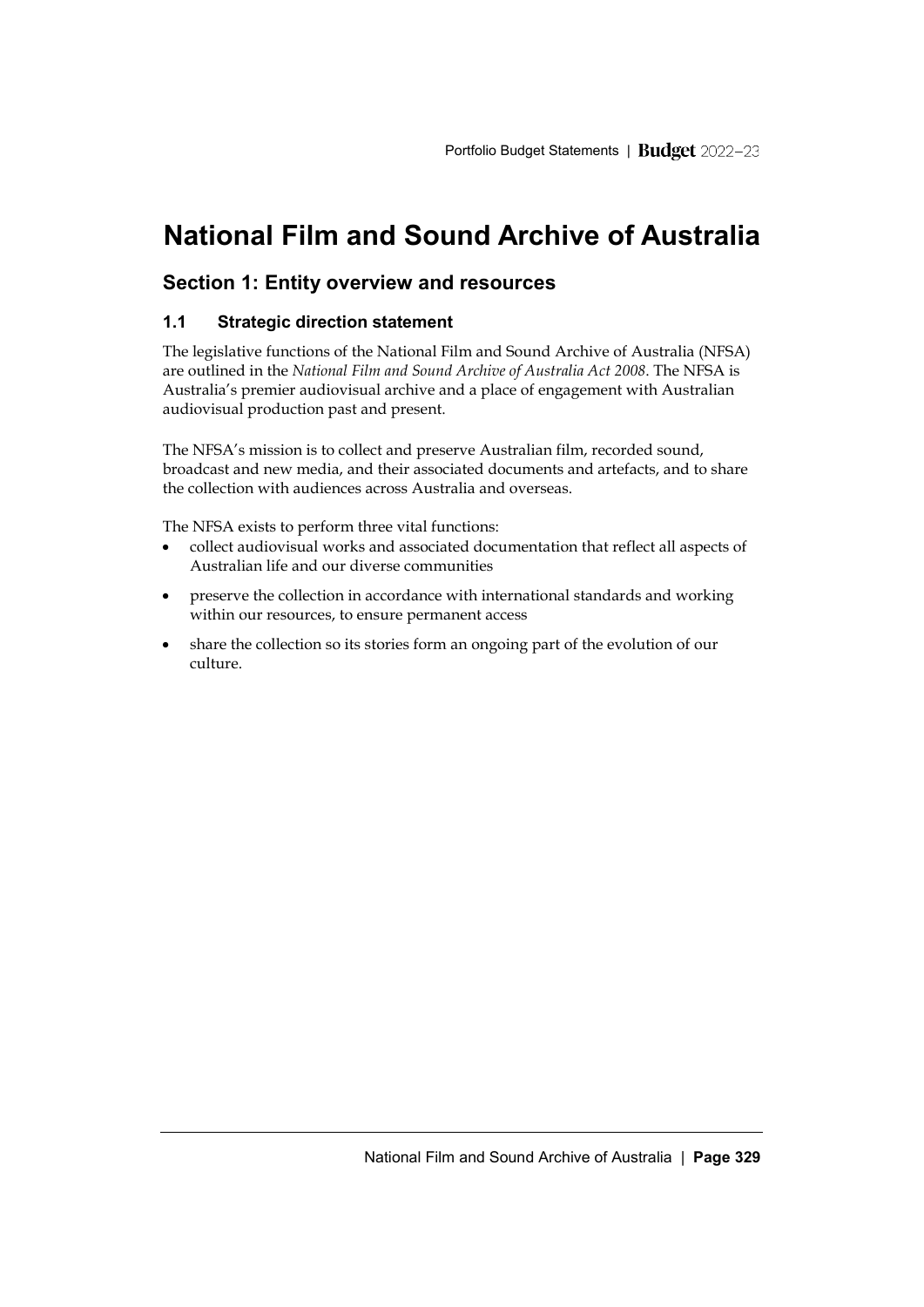## <span id="page-5-0"></span>**1.2 Entity resource statement**

Table 1.1 shows the total funding from all sources available to the NFSA for its operations and to deliver programs and services on behalf of the Government.

The table summarises how resources will be applied by outcome (government strategic policy objectives) and by Departmental (for the NFSA's operations) classification.

Information in this table is presented on a resourcing (that is, appropriations/cash available) basis, whilst the 'Budgeted expenses by Outcome 1' tables in Section 2 and the financial statements in Section 3 are presented on an accrual basis.

#### **Table 1.1: NFSA resource statement — Budget estimates for 2022-23 as at Budget March 2022**

|                                                      | 2021-22   | 2022-23  |
|------------------------------------------------------|-----------|----------|
|                                                      | Estimated | Estimate |
|                                                      | actual    |          |
|                                                      | \$'000    | \$'000   |
| Opening balance/cash reserves at 1 July              | 920       | 1,293    |
| <b>Funds from Government</b>                         |           |          |
| Annual appropriations - ordinary annual services (a) |           |          |
| Outcome 1                                            | 25,084    | 29,702   |
| Annual appropriations - other services (b)           |           |          |
| Equity injection                                     | 809       | 8,405    |
| Total annual appropriations                          | 25,893    | 38,107   |
| Amounts received from related entities               |           |          |
| Amounts from Portfolio Department (c)                | 1,000     | 1,100    |
| Total amounts received from related entities         | 1.000     | 1,100    |
| <b>Total funds from Government</b>                   | 26,893    | 39,207   |
| <b>Funds from other sources</b>                      |           |          |
| Interest                                             | 200       | 200      |
| <b>Rovalties</b>                                     | 195       | 195      |
| Sale of Goods                                        | 15        | 15       |
| Rendering of Services                                | 726       | 726      |
| Other                                                | 590       | 590      |
| Total funds from other sources                       | 1,726     | 1,726    |
| <b>Total net resourcing for NFSA</b>                 | 29.539    | 42,226   |
|                                                      |           |          |
|                                                      | 2021-22   | 2022-23  |
| Average staffing level (number)                      | 174       | 182      |

All figures shown above are GST exclusive - these may not match figures in the cash flow statement.

(a) Appropriation Bill (No. 1) 2022-23. The 2021-22 amount does not include \$2.942 million that will be received through the Appropriation Bill (No. 3) 2021-22. The annual appropriations received from these Bills will be recognised in a future PB Statement after the Bills have received Royal Assent.

(c) Funding provided by the Portfolio Department that is not specified within the Annual Appropriation Bills as a payment to the CCE (for example, a grant awarded to a CCE from one of its Portfolio Department's administered programs).

The NFSA is not directly appropriated as it is a Corporate Commonwealth Entity. Appropriations are made to the Department of Infrastructure, Transport, Regional Development and Communications (a Non-Corporate Commonwealth Entity), which are then paid to the NFSA and considered 'Departmental' for all purposes.

<sup>(</sup>b) Appropriation Bill (No. 2) 2022-23. The 2021-22 amount does not include \$3.518 million that will be received through Appropriation Bill (No. 4) 2021-22. The annual appropriations received from these Bills will be recognised in a future PB Statement after the Bills have received Royal Assent.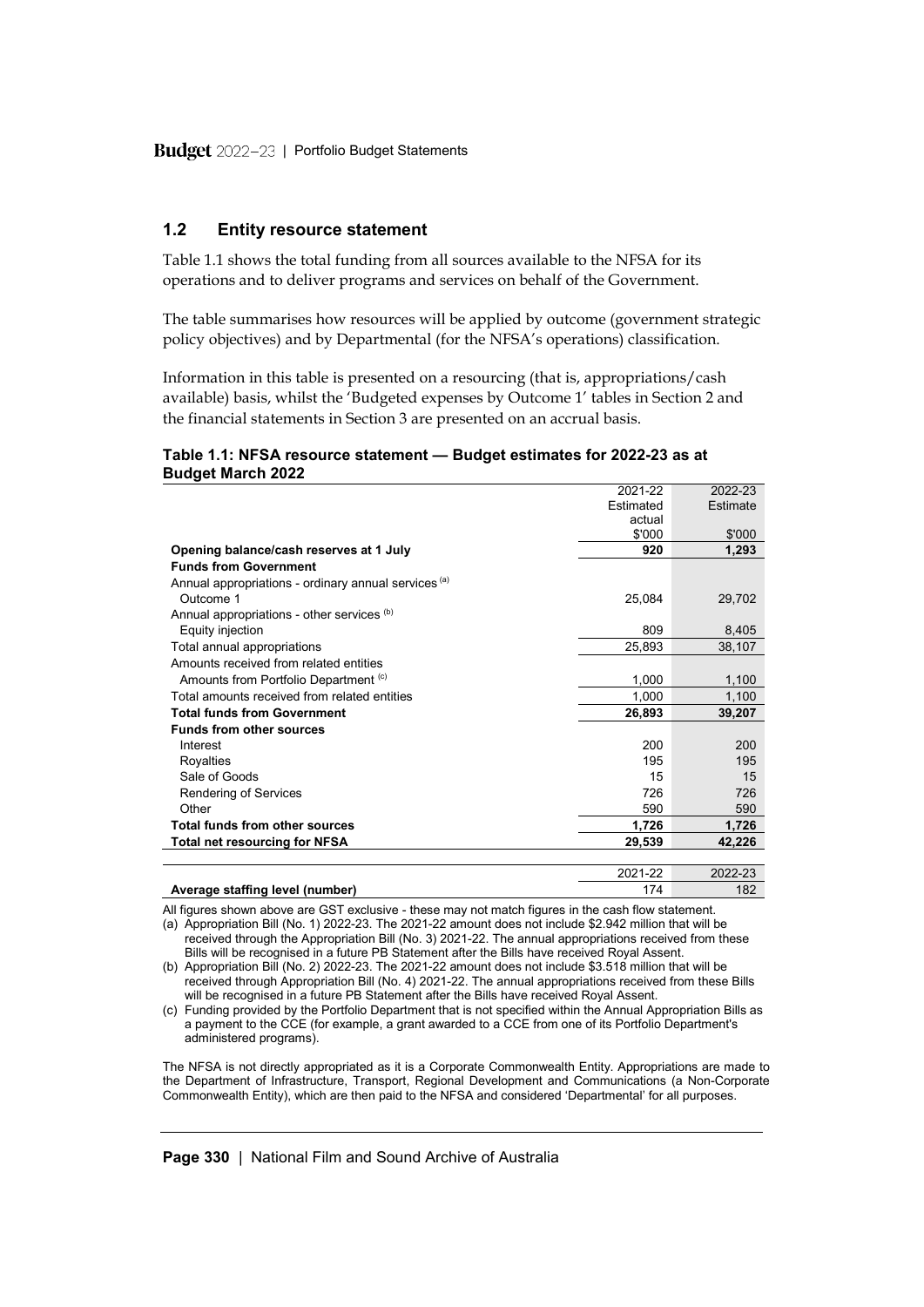## <span id="page-6-0"></span>**1.3 Budget measures**

There are no measures relating to NFSA for the 2022-23 Budget.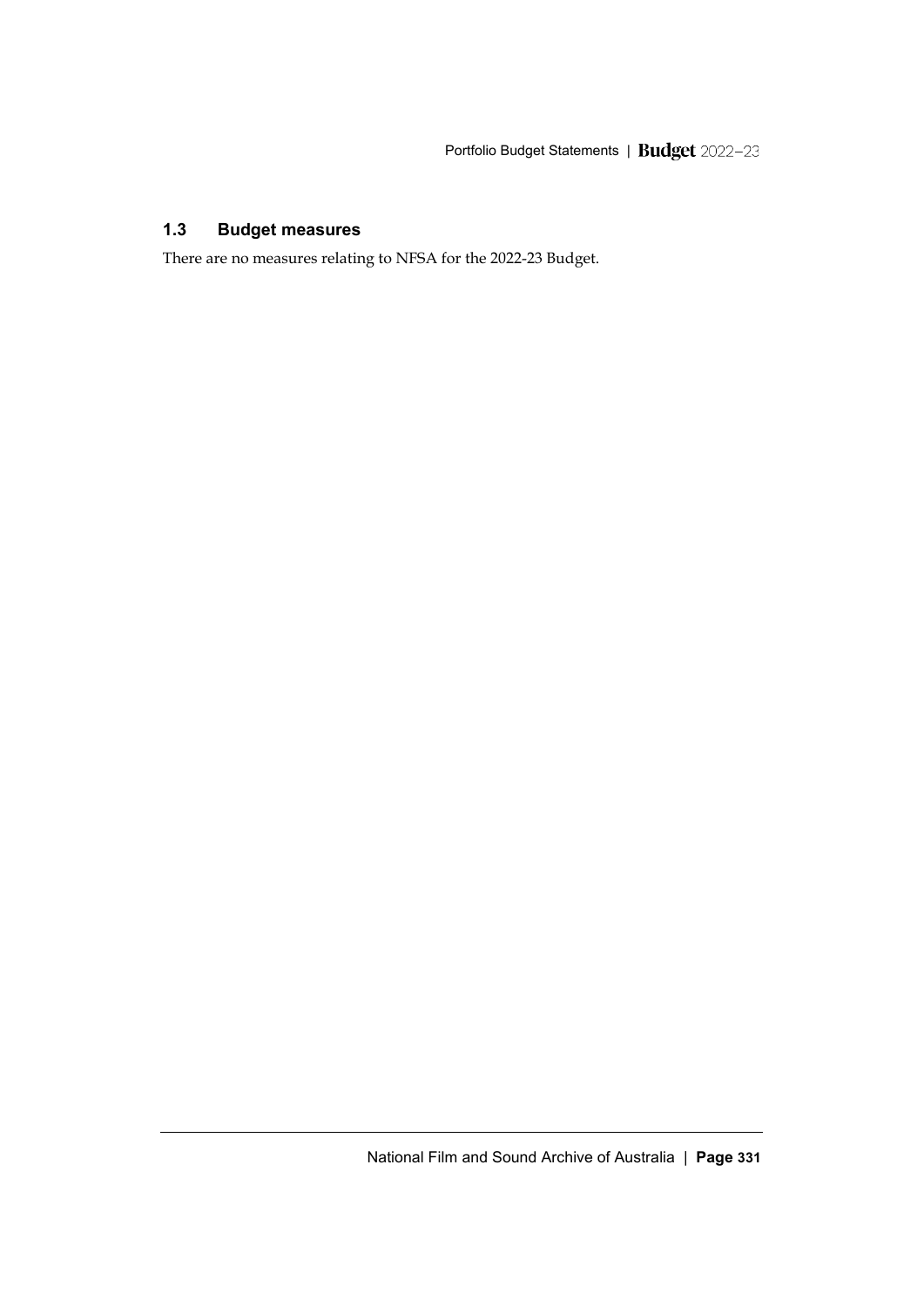## <span id="page-7-0"></span>**Section 2: Outcomes and planned performance**

Government outcomes are the intended results, impacts or consequences of actions by the Government on the Australian community. Commonwealth programs are the primary vehicle by which government entities achieve the intended results of their outcome statements. Entities are required to identify the programs which contribute to government outcomes over the Budget and forward years.

Each outcome is described below together with its related programs. The following provides detailed information on expenses for each outcome and program, further broken down by funding source.

#### **Note:**

Performance reporting requirements in the Portfolio Budget Statements are part of the Commonwealth performance framework established by the *Public Governance, Performance and Accountability Act 2013*. It is anticipated that the performance measures described in Portfolio Budget Statements will be read with broader information provided in an entity's corporate plans and annual performance statements – included in Annual Reports – to provide a complete picture of an entity's planned and actual performance.

The most recent corporate plan for the NFSA can be found at: www.nfsa.gov.au/about/corporate-information/publications/corporate-plan

The most recent annual performance statement can be found at: www.nfsa.gov.au/about/corporate-information/publications/annual-reports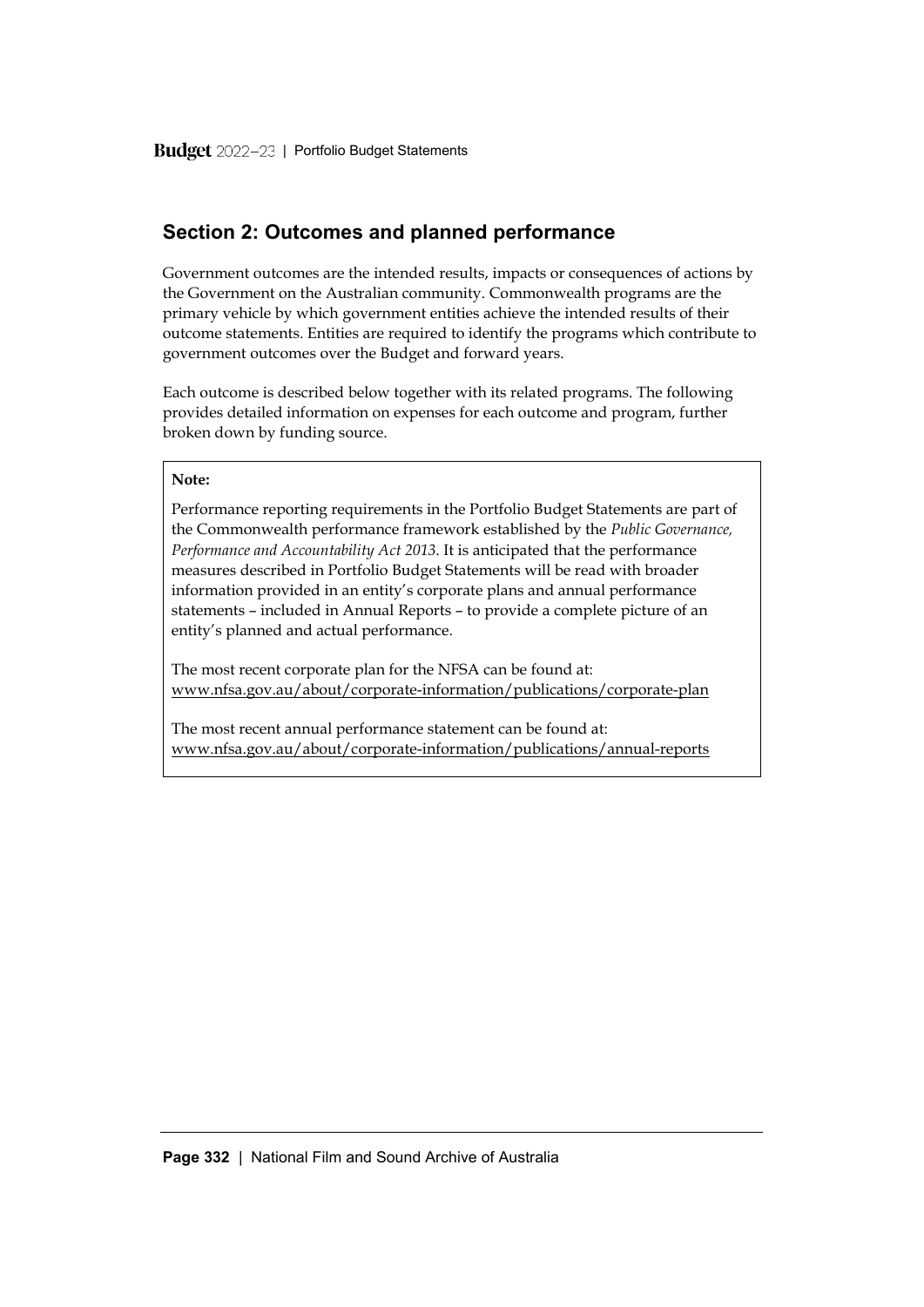## <span id="page-8-0"></span>**2.1 Budgeted expenses and performance for Outcome 1**

**Outcome 1: Increased engagement with Australia's audiovisual culture past and present through developing, preserving, maintaining and promoting the national audiovisual collection of historic and cultural significance**

#### **Budgeted expenses for Outcome 1**

This table shows how much the NFSA intends to spend (on an accrual basis) on achieving the outcome, broken down by program.

| Table 2.1.1. Budgeted expenses for Outcome T                                 |           |               |          |          |          |
|------------------------------------------------------------------------------|-----------|---------------|----------|----------|----------|
|                                                                              | 2021-22   | 2022-23       | 2023-24  | 2024-25  | 2025-26  |
|                                                                              | Estimated | <b>Budget</b> | Forward  | Forward  | Forward  |
|                                                                              | actual    |               | estimate | estimate | estimate |
|                                                                              | \$'000    | \$'000        | \$'000   | \$'000   | \$'000   |
| Program 1.1: Collect, preserve and share the national audiovisual collection |           |               |          |          |          |
| Revenue from Government                                                      |           |               |          |          |          |
| Ordinary annual services                                                     |           |               |          |          |          |
| (Appropriation Bill No. 1)                                                   | 28,026    | 29,702        | 30,304   | 30,655   | 31,301   |
| Payment from related entities                                                | 1,000     | 1,100         | 800      |          |          |
| Expenses not requiring appropriation                                         |           |               |          |          |          |
| in the Budget year $(a)$                                                     | 3,952     | 4,313         | 5,286    | 5,850    | 5,940    |
| Revenues from other independent                                              |           |               |          |          |          |
| sources                                                                      | 1,726     | 1,726         | 1,726    | 1,726    | 1,726    |
| Total expenses for Program 1.1                                               | 34,704    | 36,841        | 38,116   | 38,231   | 38,967   |
| Outcome 1 totals by resource type                                            |           |               |          |          |          |
| Revenue from Government                                                      |           |               |          |          |          |
| Ordinary annual services                                                     |           |               |          |          |          |
| (Appropriation Bill No. 1)                                                   | 28,026    | 29.702        | 30,304   | 30,655   | 31,301   |
| Payment from related entities                                                | 1,000     | 1,100         | 800      |          |          |
| Expenses not requiring appropriation                                         |           |               |          |          |          |
| in the Budget year $(a)$                                                     | 3,952     | 4,313         | 5,286    | 5,850    | 5,940    |
| Revenues from other independent                                              |           |               |          |          |          |
| sources                                                                      | 1,726     | 1,726         | 1,726    | 1,726    | 1,726    |
| <b>Total expenses for Outcome 1</b>                                          | 34,704    | 36,841        | 38,116   | 38,231   | 38,967   |
|                                                                              |           |               |          |          |          |
|                                                                              | 2021-22   | 2022-23       |          |          |          |

## **Table 2.1.1: Budgeted expenses for Outcome 1**

**Average staffing level (number)** 174 182

(a) Expenses not requiring appropriation in the Budget year reflect depreciation of heritage and cultural assets.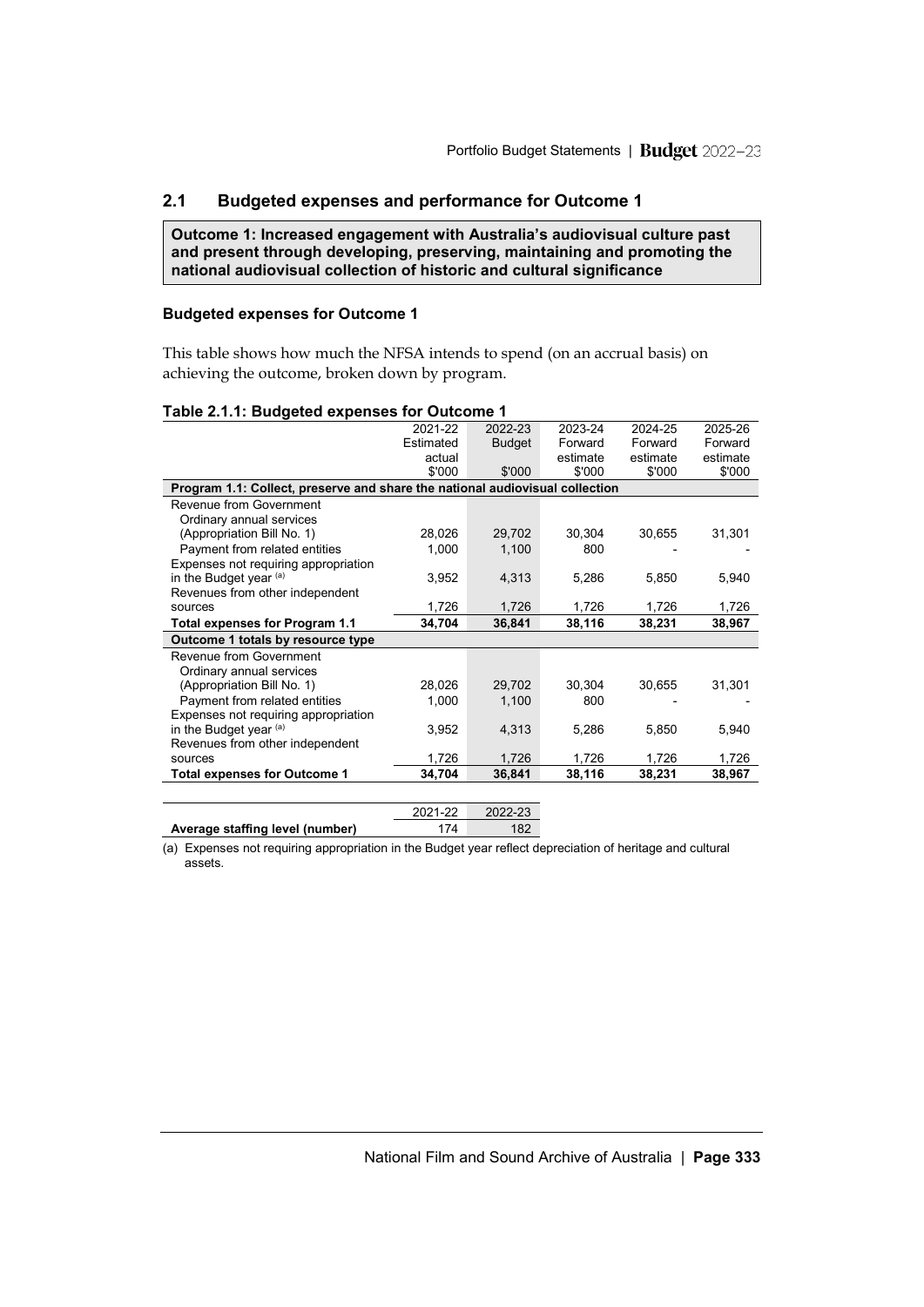### **Table 2.1.2: Performance measure for Outcome 1**

Table 2.1.2 details the performance measures for each program associated with Outcome 1. It also provides the related key activities as expressed in the current corporate plan where further detail is provided about the delivery of the activities related to the program, the context in which these activities are delivered and how the performance of these activities will be measured. Where relevant, details of 2022-23 Budget measures that have created new programs or materially changed existing programs are provided.

| <b>Outcome 1</b> – Increased engagement with Australia's audiovisual culture past and<br>present through developing, preserving, maintaining and promoting the national<br>audiovisual collection of historic and cultural significance |                                                                                                                                                |                                                                                                                                                               |  |  |  |
|-----------------------------------------------------------------------------------------------------------------------------------------------------------------------------------------------------------------------------------------|------------------------------------------------------------------------------------------------------------------------------------------------|---------------------------------------------------------------------------------------------------------------------------------------------------------------|--|--|--|
|                                                                                                                                                                                                                                         | Program 1.1 - Collect, preserve and share the national audiovisual collection                                                                  |                                                                                                                                                               |  |  |  |
| <b>Key Activities</b>                                                                                                                                                                                                                   | <b>Collect and Connect</b><br>standards.                                                                                                       | We will preserve our collection both physical and digital in line with international                                                                          |  |  |  |
|                                                                                                                                                                                                                                         |                                                                                                                                                | We will digitise our physical at-risk collection, with magnetic tape as a priority.                                                                           |  |  |  |
|                                                                                                                                                                                                                                         | <b>Engage and Celebrate</b>                                                                                                                    | We will engage audiences through a range of events, displays and screenings.<br>We will increase our national reach in order to showcase the collection.      |  |  |  |
|                                                                                                                                                                                                                                         | <b>Educate and Empower</b><br>audiovisual collection.                                                                                          | We will continue to share and develop the educational potential of the national                                                                               |  |  |  |
|                                                                                                                                                                                                                                         | <b>Innovate and Collaborate</b><br>We will collaborate and partner with creatives and cultural institutions working with<br>audiovisual media. |                                                                                                                                                               |  |  |  |
|                                                                                                                                                                                                                                         | <b>Foster and Lead</b><br>We will improve the culture at the NFSA by undertaking a cultural change program.                                    |                                                                                                                                                               |  |  |  |
|                                                                                                                                                                                                                                         |                                                                                                                                                |                                                                                                                                                               |  |  |  |
| Year                                                                                                                                                                                                                                    | <b>Performance measures</b>                                                                                                                    | <b>Expected Performance Results</b>                                                                                                                           |  |  |  |
| Current year<br>2021-22                                                                                                                                                                                                                 | <b>Collect and Connect</b><br>We will maintain a healthy                                                                                       | Average physical collection lifespan of 230<br>years.                                                                                                         |  |  |  |
|                                                                                                                                                                                                                                         | average lifespan for the physical<br>collection.                                                                                               | Target expected to be met                                                                                                                                     |  |  |  |
|                                                                                                                                                                                                                                         | We will increase our digitisation<br>capacity.                                                                                                 | 26,500 collection items are digitised to ensure<br>their preservation.<br>Target expected to be met                                                           |  |  |  |
|                                                                                                                                                                                                                                         | <b>Engage and Celebrate</b><br>We will attract in person visitors<br>to experience Australian<br>audiovisual culture and history.              | 107,500 in-person visitors experience<br>Australian audiovisual culture and history.<br>Target not expected to be met (a)                                     |  |  |  |
|                                                                                                                                                                                                                                         | We will generate increased<br>coverage and reach of the<br>national audiovisual collection<br>via media.                                       | Audiences experience Australian audiovisual<br>culture and history through 20 million online<br>engagements with the NFSA and its content.<br>Target exceeded |  |  |  |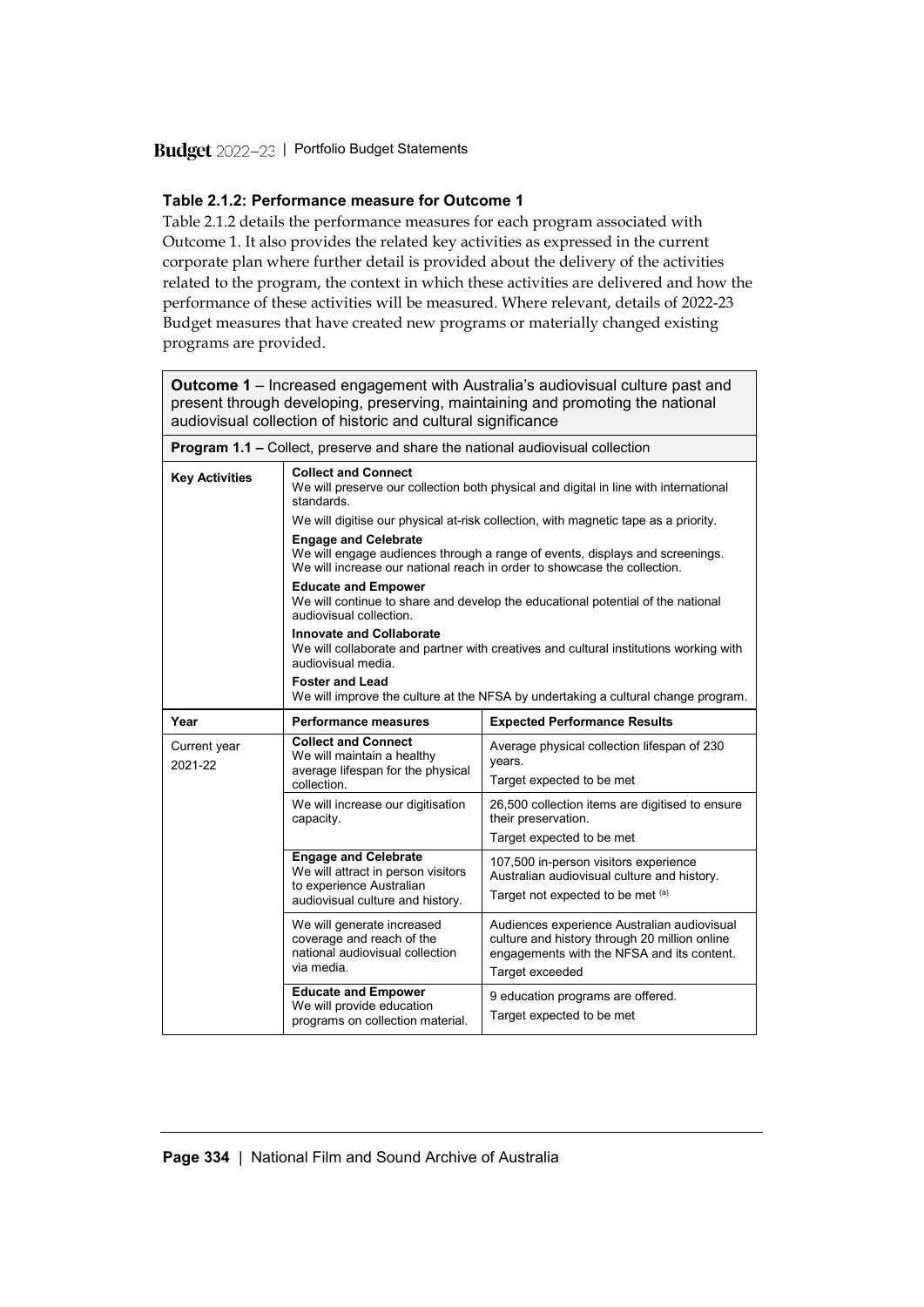## Portfolio Budget Statements | Budget 2022-23

| Year                                | <b>Performance measures</b>                                                                                                               | <b>Expected Performance Results</b>                                                                                                                                     |
|-------------------------------------|-------------------------------------------------------------------------------------------------------------------------------------------|-------------------------------------------------------------------------------------------------------------------------------------------------------------------------|
| Current year<br>2021-22 cont.       | <b>Innovate and Collaborate</b><br>We will build and maintain<br>strong relationships with peers in<br>the galleries, libraries, archives | 6 relationships are built and maintained with<br>peers across the galleries, libraries, archives<br>and museums sector.                                                 |
|                                     | and museums sector.                                                                                                                       | Target expected to be met                                                                                                                                               |
|                                     | <b>Foster and Lead</b><br>We will improve our employee<br>engagement score in the APS<br>Employee Census.                                 | Improved employee engagement score in APS<br>Employee Census indicates that staff are<br>positive about their workplace and its culture.                                |
|                                     |                                                                                                                                           | Target expected to be met                                                                                                                                               |
| Year                                | <b>Performance measures</b>                                                                                                               | <b>Planned Performance Results</b>                                                                                                                                      |
| <b>Budget year</b><br>2022-23       | As per 2021-22                                                                                                                            | The physical collection has an average<br>lifespan of 230 years.                                                                                                        |
|                                     |                                                                                                                                           | 36,300 collection items are digitised to ensure<br>their preservation.                                                                                                  |
|                                     |                                                                                                                                           | 117,600 in-person visitors experience<br>Australian audiovisual culture and history.                                                                                    |
|                                     |                                                                                                                                           | Audiences experience Australian audiovisual<br>culture and history through 21 million online<br>engagements with the NFSA and its content                               |
|                                     |                                                                                                                                           | 9 education programs are available.                                                                                                                                     |
|                                     |                                                                                                                                           | 4 active collaborative relationships are built<br>and maintained with peers across the<br>galleries, libraries, archives and museums<br>sector annually.                |
|                                     |                                                                                                                                           | Improved employee engagement score in APS<br>Employee Census indicates that staff are<br>positive about their workplace and its culture.                                |
| <b>Forward Estimates</b><br>2023-26 | As per 2022-23                                                                                                                            | The physical collection has an average<br>lifespan of 230 years.                                                                                                        |
|                                     |                                                                                                                                           | At risk collection items at the NFSA and other<br>NCI's are digitised to ensure their<br>preservation.                                                                  |
|                                     |                                                                                                                                           | 391,000 in-person visitors experience<br>Australian audiovisual culture and history<br>across the years 2023-2026.                                                      |
|                                     |                                                                                                                                           | Audiences experience Australian audiovisual<br>culture and history through 70 million online<br>engagements with the NFSA and its content<br>across the years 2023-2026 |
|                                     |                                                                                                                                           | 9 education programs are available each year.                                                                                                                           |
|                                     |                                                                                                                                           | 4 active collaborative relationships are built<br>and maintained with peers across the<br>galleries, libraries, archives and museums<br>sector each year.               |
|                                     |                                                                                                                                           | Improved employee engagement score in APS<br>Employee Census indicates that staff are<br>positive about their workplace and its culture.                                |

(a) Not expected to meet as visitor numbers are lower due to COVID-19 lockdown periods during the financial year.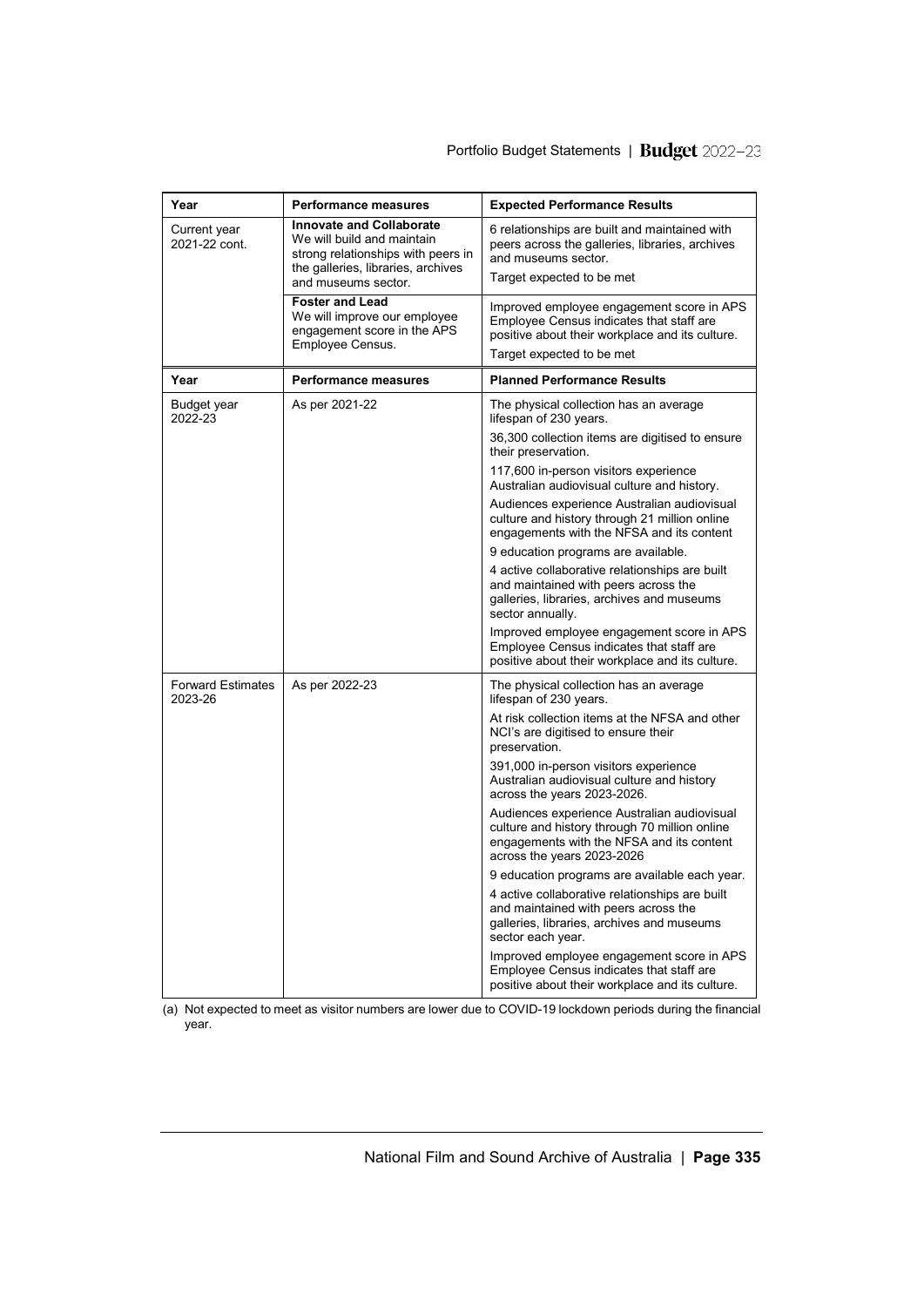## <span id="page-11-0"></span>**Section 3: Budgeted financial statements**

Section 3 presents budgeted financial statements which provide a comprehensive snapshot of NFSA finances for the 2022-23 Budget year, including the impact of budget measures and resourcing on financial statements.

## <span id="page-11-1"></span>**3.1 Budgeted financial statements**

## **3.1.1 Explanatory notes and analysis of budgeted financial statements**

#### **Comprehensive income statement**

Total income in 2022-23 is expected to be \$35.3 million, which includes \$29.7 million of revenue from Government, \$2.8 million of own sourced revenue and \$2.8 million of collection gains.

Total expenses for 2022-23 are estimated to be \$36.8 million, which is \$2.1 million higher than the 2021-22 estimated actual. Employee benefits have increased by 5% and supplier expenses have increased by 10% following funding from new Government measures taken since the 2021-22 Budget. Depreciation and amortisation expense is comparable to the 2021-22 estimated actual.

## **Budgeted Departmental balance sheet**

The NFSA's net assets are budgeted to be \$382.8 million at 30 June 2023. This comprises mainly of the NFSA's heritage and cultural collection. This is independently valued on a regular basis. Depreciation is also incurred on the collection and is determined based on estimated useful lives.

An equity injection of \$0.8 million will be received in 2022-23 for investment in the collection and a further equity injection of \$7.6 million for the investment in property, plant and equipment for the digitisation and storage of audiovisual collection items.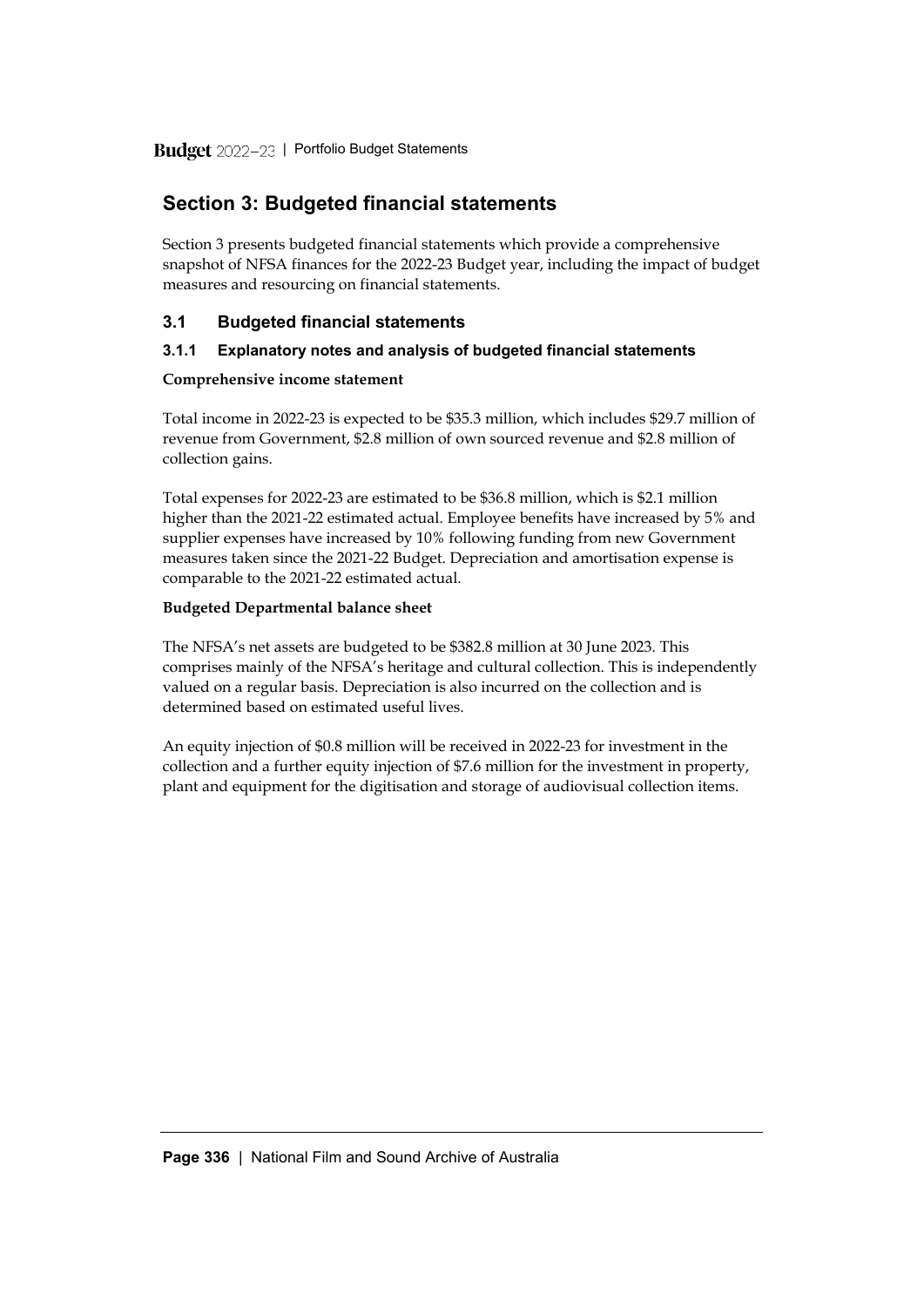## <span id="page-12-0"></span>**3.2 Budgeted financial statements tables**

#### **Table 3.1: Comprehensive income statement (showing net cost of services) for the period ended 30 June**

| 2021-22<br>2022-23<br>2023-24<br>2024-25<br>2025-26<br>Estimated<br>Forward<br>Forward<br>Forward<br><b>Budget</b><br>actual<br>estimate<br>estimate<br>estimate<br>\$'000<br>\$'000<br>\$'000<br>\$'000<br>\$'000<br><b>EXPENSES</b><br><b>Employee benefits</b><br>17,718<br>18,618<br>18,904<br>18,556<br>17,355<br>Suppliers<br>10,831<br>11,887<br>12,299<br>12,127<br>13,739<br>Depreciation and amortisation<br>6,115<br>6,296<br>6,873<br>7,508<br>7,833<br>40<br>40<br>40<br>Finance costs<br>40<br>40<br>38,231<br>34,704<br>36,841<br>38,116<br>38,967<br><b>Total expenses</b><br>LESS:<br><b>OWN-SOURCE INCOME</b><br><b>Own-source revenue</b><br>Sale of goods<br>15<br>15<br>15<br>15<br>15<br>726<br>726<br>726<br>726<br>726<br>Rendering of services<br>Interest<br>200<br>200<br>200<br>200<br>200<br>195<br>Royalties<br>195<br>195<br>195<br>195<br>Other<br>1,590<br>1,690<br>1,390<br>590<br>590<br>Total own-source revenue<br>2,726<br>2,826<br>2,526<br>1,726<br>1,726<br>Gains<br>Other<br>2,770<br>2,770<br>2,770<br>2,770<br>2,770<br>2,770<br><b>Total gains</b><br>2,770<br>2,770<br>2,770<br>2,770<br>Total own-source income<br>5,496<br>5,596<br>5,296<br>4,496<br>4,496<br>Net (cost of)/contribution by<br>services<br>(29, 208)<br>(31, 245)<br>(32, 820)<br>(33, 735)<br>(34, 471)<br><b>Revenue from Government</b><br>28,026<br>29,702<br>30,304<br>30,655<br>31,301<br>Surplus/(deficit) attributable to the<br><b>Australian Government</b><br>(1, 182)<br>(1, 543)<br>(3,080)<br>(3, 170)<br>(2,516)<br>(1, 182)<br>(1, 543)<br>Total comprehensive income/(loss)<br>(2, 516)<br>(3,080)<br>(3, 170)<br>Total comprehensive income/(loss)<br>attributable to the Australian<br>(1, 182)<br>Government<br>(1, 543)<br>(2, 516)<br>(3,080)<br>(3, 170)<br>Note: Impact of net cash appropriation arrangements<br>Total comprehensive income/(loss)<br>- as per statement of<br>comprehensive income<br>(1, 182)<br>(1, 543)<br>(2, 516)<br>(3,080)<br>(3, 170)<br>plus: heritage and cultural<br>depreciation/amortisation expenses<br>previously funded through revenue<br>appropriations <sup>(a)</sup><br>1,936<br>1,936<br>1,936<br>1,936<br>1,936<br>plus: depreciation/amortisation<br>expenses for ROU assets (b)<br>620<br>620<br>620<br>620<br>598 |                                                 |       |       |       |       |       |
|-------------------------------------------------------------------------------------------------------------------------------------------------------------------------------------------------------------------------------------------------------------------------------------------------------------------------------------------------------------------------------------------------------------------------------------------------------------------------------------------------------------------------------------------------------------------------------------------------------------------------------------------------------------------------------------------------------------------------------------------------------------------------------------------------------------------------------------------------------------------------------------------------------------------------------------------------------------------------------------------------------------------------------------------------------------------------------------------------------------------------------------------------------------------------------------------------------------------------------------------------------------------------------------------------------------------------------------------------------------------------------------------------------------------------------------------------------------------------------------------------------------------------------------------------------------------------------------------------------------------------------------------------------------------------------------------------------------------------------------------------------------------------------------------------------------------------------------------------------------------------------------------------------------------------------------------------------------------------------------------------------------------------------------------------------------------------------------------------------------------------------------------------------------------------------------------------------------------------------------------------------------------------------------------------------|-------------------------------------------------|-------|-------|-------|-------|-------|
|                                                                                                                                                                                                                                                                                                                                                                                                                                                                                                                                                                                                                                                                                                                                                                                                                                                                                                                                                                                                                                                                                                                                                                                                                                                                                                                                                                                                                                                                                                                                                                                                                                                                                                                                                                                                                                                                                                                                                                                                                                                                                                                                                                                                                                                                                                       |                                                 |       |       |       |       |       |
|                                                                                                                                                                                                                                                                                                                                                                                                                                                                                                                                                                                                                                                                                                                                                                                                                                                                                                                                                                                                                                                                                                                                                                                                                                                                                                                                                                                                                                                                                                                                                                                                                                                                                                                                                                                                                                                                                                                                                                                                                                                                                                                                                                                                                                                                                                       |                                                 |       |       |       |       |       |
|                                                                                                                                                                                                                                                                                                                                                                                                                                                                                                                                                                                                                                                                                                                                                                                                                                                                                                                                                                                                                                                                                                                                                                                                                                                                                                                                                                                                                                                                                                                                                                                                                                                                                                                                                                                                                                                                                                                                                                                                                                                                                                                                                                                                                                                                                                       |                                                 |       |       |       |       |       |
|                                                                                                                                                                                                                                                                                                                                                                                                                                                                                                                                                                                                                                                                                                                                                                                                                                                                                                                                                                                                                                                                                                                                                                                                                                                                                                                                                                                                                                                                                                                                                                                                                                                                                                                                                                                                                                                                                                                                                                                                                                                                                                                                                                                                                                                                                                       |                                                 |       |       |       |       |       |
|                                                                                                                                                                                                                                                                                                                                                                                                                                                                                                                                                                                                                                                                                                                                                                                                                                                                                                                                                                                                                                                                                                                                                                                                                                                                                                                                                                                                                                                                                                                                                                                                                                                                                                                                                                                                                                                                                                                                                                                                                                                                                                                                                                                                                                                                                                       |                                                 |       |       |       |       |       |
|                                                                                                                                                                                                                                                                                                                                                                                                                                                                                                                                                                                                                                                                                                                                                                                                                                                                                                                                                                                                                                                                                                                                                                                                                                                                                                                                                                                                                                                                                                                                                                                                                                                                                                                                                                                                                                                                                                                                                                                                                                                                                                                                                                                                                                                                                                       |                                                 |       |       |       |       |       |
|                                                                                                                                                                                                                                                                                                                                                                                                                                                                                                                                                                                                                                                                                                                                                                                                                                                                                                                                                                                                                                                                                                                                                                                                                                                                                                                                                                                                                                                                                                                                                                                                                                                                                                                                                                                                                                                                                                                                                                                                                                                                                                                                                                                                                                                                                                       |                                                 |       |       |       |       |       |
|                                                                                                                                                                                                                                                                                                                                                                                                                                                                                                                                                                                                                                                                                                                                                                                                                                                                                                                                                                                                                                                                                                                                                                                                                                                                                                                                                                                                                                                                                                                                                                                                                                                                                                                                                                                                                                                                                                                                                                                                                                                                                                                                                                                                                                                                                                       |                                                 |       |       |       |       |       |
|                                                                                                                                                                                                                                                                                                                                                                                                                                                                                                                                                                                                                                                                                                                                                                                                                                                                                                                                                                                                                                                                                                                                                                                                                                                                                                                                                                                                                                                                                                                                                                                                                                                                                                                                                                                                                                                                                                                                                                                                                                                                                                                                                                                                                                                                                                       |                                                 |       |       |       |       |       |
|                                                                                                                                                                                                                                                                                                                                                                                                                                                                                                                                                                                                                                                                                                                                                                                                                                                                                                                                                                                                                                                                                                                                                                                                                                                                                                                                                                                                                                                                                                                                                                                                                                                                                                                                                                                                                                                                                                                                                                                                                                                                                                                                                                                                                                                                                                       |                                                 |       |       |       |       |       |
|                                                                                                                                                                                                                                                                                                                                                                                                                                                                                                                                                                                                                                                                                                                                                                                                                                                                                                                                                                                                                                                                                                                                                                                                                                                                                                                                                                                                                                                                                                                                                                                                                                                                                                                                                                                                                                                                                                                                                                                                                                                                                                                                                                                                                                                                                                       |                                                 |       |       |       |       |       |
|                                                                                                                                                                                                                                                                                                                                                                                                                                                                                                                                                                                                                                                                                                                                                                                                                                                                                                                                                                                                                                                                                                                                                                                                                                                                                                                                                                                                                                                                                                                                                                                                                                                                                                                                                                                                                                                                                                                                                                                                                                                                                                                                                                                                                                                                                                       |                                                 |       |       |       |       |       |
|                                                                                                                                                                                                                                                                                                                                                                                                                                                                                                                                                                                                                                                                                                                                                                                                                                                                                                                                                                                                                                                                                                                                                                                                                                                                                                                                                                                                                                                                                                                                                                                                                                                                                                                                                                                                                                                                                                                                                                                                                                                                                                                                                                                                                                                                                                       |                                                 |       |       |       |       |       |
|                                                                                                                                                                                                                                                                                                                                                                                                                                                                                                                                                                                                                                                                                                                                                                                                                                                                                                                                                                                                                                                                                                                                                                                                                                                                                                                                                                                                                                                                                                                                                                                                                                                                                                                                                                                                                                                                                                                                                                                                                                                                                                                                                                                                                                                                                                       |                                                 |       |       |       |       |       |
|                                                                                                                                                                                                                                                                                                                                                                                                                                                                                                                                                                                                                                                                                                                                                                                                                                                                                                                                                                                                                                                                                                                                                                                                                                                                                                                                                                                                                                                                                                                                                                                                                                                                                                                                                                                                                                                                                                                                                                                                                                                                                                                                                                                                                                                                                                       |                                                 |       |       |       |       |       |
|                                                                                                                                                                                                                                                                                                                                                                                                                                                                                                                                                                                                                                                                                                                                                                                                                                                                                                                                                                                                                                                                                                                                                                                                                                                                                                                                                                                                                                                                                                                                                                                                                                                                                                                                                                                                                                                                                                                                                                                                                                                                                                                                                                                                                                                                                                       |                                                 |       |       |       |       |       |
|                                                                                                                                                                                                                                                                                                                                                                                                                                                                                                                                                                                                                                                                                                                                                                                                                                                                                                                                                                                                                                                                                                                                                                                                                                                                                                                                                                                                                                                                                                                                                                                                                                                                                                                                                                                                                                                                                                                                                                                                                                                                                                                                                                                                                                                                                                       |                                                 |       |       |       |       |       |
|                                                                                                                                                                                                                                                                                                                                                                                                                                                                                                                                                                                                                                                                                                                                                                                                                                                                                                                                                                                                                                                                                                                                                                                                                                                                                                                                                                                                                                                                                                                                                                                                                                                                                                                                                                                                                                                                                                                                                                                                                                                                                                                                                                                                                                                                                                       |                                                 |       |       |       |       |       |
|                                                                                                                                                                                                                                                                                                                                                                                                                                                                                                                                                                                                                                                                                                                                                                                                                                                                                                                                                                                                                                                                                                                                                                                                                                                                                                                                                                                                                                                                                                                                                                                                                                                                                                                                                                                                                                                                                                                                                                                                                                                                                                                                                                                                                                                                                                       |                                                 |       |       |       |       |       |
|                                                                                                                                                                                                                                                                                                                                                                                                                                                                                                                                                                                                                                                                                                                                                                                                                                                                                                                                                                                                                                                                                                                                                                                                                                                                                                                                                                                                                                                                                                                                                                                                                                                                                                                                                                                                                                                                                                                                                                                                                                                                                                                                                                                                                                                                                                       |                                                 |       |       |       |       |       |
|                                                                                                                                                                                                                                                                                                                                                                                                                                                                                                                                                                                                                                                                                                                                                                                                                                                                                                                                                                                                                                                                                                                                                                                                                                                                                                                                                                                                                                                                                                                                                                                                                                                                                                                                                                                                                                                                                                                                                                                                                                                                                                                                                                                                                                                                                                       |                                                 |       |       |       |       |       |
|                                                                                                                                                                                                                                                                                                                                                                                                                                                                                                                                                                                                                                                                                                                                                                                                                                                                                                                                                                                                                                                                                                                                                                                                                                                                                                                                                                                                                                                                                                                                                                                                                                                                                                                                                                                                                                                                                                                                                                                                                                                                                                                                                                                                                                                                                                       |                                                 |       |       |       |       |       |
|                                                                                                                                                                                                                                                                                                                                                                                                                                                                                                                                                                                                                                                                                                                                                                                                                                                                                                                                                                                                                                                                                                                                                                                                                                                                                                                                                                                                                                                                                                                                                                                                                                                                                                                                                                                                                                                                                                                                                                                                                                                                                                                                                                                                                                                                                                       |                                                 |       |       |       |       |       |
|                                                                                                                                                                                                                                                                                                                                                                                                                                                                                                                                                                                                                                                                                                                                                                                                                                                                                                                                                                                                                                                                                                                                                                                                                                                                                                                                                                                                                                                                                                                                                                                                                                                                                                                                                                                                                                                                                                                                                                                                                                                                                                                                                                                                                                                                                                       |                                                 |       |       |       |       |       |
|                                                                                                                                                                                                                                                                                                                                                                                                                                                                                                                                                                                                                                                                                                                                                                                                                                                                                                                                                                                                                                                                                                                                                                                                                                                                                                                                                                                                                                                                                                                                                                                                                                                                                                                                                                                                                                                                                                                                                                                                                                                                                                                                                                                                                                                                                                       |                                                 |       |       |       |       |       |
|                                                                                                                                                                                                                                                                                                                                                                                                                                                                                                                                                                                                                                                                                                                                                                                                                                                                                                                                                                                                                                                                                                                                                                                                                                                                                                                                                                                                                                                                                                                                                                                                                                                                                                                                                                                                                                                                                                                                                                                                                                                                                                                                                                                                                                                                                                       |                                                 |       |       |       |       |       |
|                                                                                                                                                                                                                                                                                                                                                                                                                                                                                                                                                                                                                                                                                                                                                                                                                                                                                                                                                                                                                                                                                                                                                                                                                                                                                                                                                                                                                                                                                                                                                                                                                                                                                                                                                                                                                                                                                                                                                                                                                                                                                                                                                                                                                                                                                                       |                                                 |       |       |       |       |       |
|                                                                                                                                                                                                                                                                                                                                                                                                                                                                                                                                                                                                                                                                                                                                                                                                                                                                                                                                                                                                                                                                                                                                                                                                                                                                                                                                                                                                                                                                                                                                                                                                                                                                                                                                                                                                                                                                                                                                                                                                                                                                                                                                                                                                                                                                                                       |                                                 |       |       |       |       |       |
|                                                                                                                                                                                                                                                                                                                                                                                                                                                                                                                                                                                                                                                                                                                                                                                                                                                                                                                                                                                                                                                                                                                                                                                                                                                                                                                                                                                                                                                                                                                                                                                                                                                                                                                                                                                                                                                                                                                                                                                                                                                                                                                                                                                                                                                                                                       |                                                 |       |       |       |       |       |
|                                                                                                                                                                                                                                                                                                                                                                                                                                                                                                                                                                                                                                                                                                                                                                                                                                                                                                                                                                                                                                                                                                                                                                                                                                                                                                                                                                                                                                                                                                                                                                                                                                                                                                                                                                                                                                                                                                                                                                                                                                                                                                                                                                                                                                                                                                       |                                                 |       |       |       |       |       |
|                                                                                                                                                                                                                                                                                                                                                                                                                                                                                                                                                                                                                                                                                                                                                                                                                                                                                                                                                                                                                                                                                                                                                                                                                                                                                                                                                                                                                                                                                                                                                                                                                                                                                                                                                                                                                                                                                                                                                                                                                                                                                                                                                                                                                                                                                                       |                                                 |       |       |       |       |       |
|                                                                                                                                                                                                                                                                                                                                                                                                                                                                                                                                                                                                                                                                                                                                                                                                                                                                                                                                                                                                                                                                                                                                                                                                                                                                                                                                                                                                                                                                                                                                                                                                                                                                                                                                                                                                                                                                                                                                                                                                                                                                                                                                                                                                                                                                                                       |                                                 |       |       |       |       |       |
|                                                                                                                                                                                                                                                                                                                                                                                                                                                                                                                                                                                                                                                                                                                                                                                                                                                                                                                                                                                                                                                                                                                                                                                                                                                                                                                                                                                                                                                                                                                                                                                                                                                                                                                                                                                                                                                                                                                                                                                                                                                                                                                                                                                                                                                                                                       |                                                 |       |       |       |       |       |
|                                                                                                                                                                                                                                                                                                                                                                                                                                                                                                                                                                                                                                                                                                                                                                                                                                                                                                                                                                                                                                                                                                                                                                                                                                                                                                                                                                                                                                                                                                                                                                                                                                                                                                                                                                                                                                                                                                                                                                                                                                                                                                                                                                                                                                                                                                       |                                                 |       |       |       |       |       |
|                                                                                                                                                                                                                                                                                                                                                                                                                                                                                                                                                                                                                                                                                                                                                                                                                                                                                                                                                                                                                                                                                                                                                                                                                                                                                                                                                                                                                                                                                                                                                                                                                                                                                                                                                                                                                                                                                                                                                                                                                                                                                                                                                                                                                                                                                                       |                                                 |       |       |       |       |       |
|                                                                                                                                                                                                                                                                                                                                                                                                                                                                                                                                                                                                                                                                                                                                                                                                                                                                                                                                                                                                                                                                                                                                                                                                                                                                                                                                                                                                                                                                                                                                                                                                                                                                                                                                                                                                                                                                                                                                                                                                                                                                                                                                                                                                                                                                                                       |                                                 |       |       |       |       |       |
|                                                                                                                                                                                                                                                                                                                                                                                                                                                                                                                                                                                                                                                                                                                                                                                                                                                                                                                                                                                                                                                                                                                                                                                                                                                                                                                                                                                                                                                                                                                                                                                                                                                                                                                                                                                                                                                                                                                                                                                                                                                                                                                                                                                                                                                                                                       |                                                 |       |       |       |       |       |
|                                                                                                                                                                                                                                                                                                                                                                                                                                                                                                                                                                                                                                                                                                                                                                                                                                                                                                                                                                                                                                                                                                                                                                                                                                                                                                                                                                                                                                                                                                                                                                                                                                                                                                                                                                                                                                                                                                                                                                                                                                                                                                                                                                                                                                                                                                       |                                                 |       |       |       |       |       |
|                                                                                                                                                                                                                                                                                                                                                                                                                                                                                                                                                                                                                                                                                                                                                                                                                                                                                                                                                                                                                                                                                                                                                                                                                                                                                                                                                                                                                                                                                                                                                                                                                                                                                                                                                                                                                                                                                                                                                                                                                                                                                                                                                                                                                                                                                                       |                                                 |       |       |       |       |       |
|                                                                                                                                                                                                                                                                                                                                                                                                                                                                                                                                                                                                                                                                                                                                                                                                                                                                                                                                                                                                                                                                                                                                                                                                                                                                                                                                                                                                                                                                                                                                                                                                                                                                                                                                                                                                                                                                                                                                                                                                                                                                                                                                                                                                                                                                                                       |                                                 |       |       |       |       |       |
|                                                                                                                                                                                                                                                                                                                                                                                                                                                                                                                                                                                                                                                                                                                                                                                                                                                                                                                                                                                                                                                                                                                                                                                                                                                                                                                                                                                                                                                                                                                                                                                                                                                                                                                                                                                                                                                                                                                                                                                                                                                                                                                                                                                                                                                                                                       |                                                 |       |       |       |       |       |
|                                                                                                                                                                                                                                                                                                                                                                                                                                                                                                                                                                                                                                                                                                                                                                                                                                                                                                                                                                                                                                                                                                                                                                                                                                                                                                                                                                                                                                                                                                                                                                                                                                                                                                                                                                                                                                                                                                                                                                                                                                                                                                                                                                                                                                                                                                       |                                                 |       |       |       |       |       |
|                                                                                                                                                                                                                                                                                                                                                                                                                                                                                                                                                                                                                                                                                                                                                                                                                                                                                                                                                                                                                                                                                                                                                                                                                                                                                                                                                                                                                                                                                                                                                                                                                                                                                                                                                                                                                                                                                                                                                                                                                                                                                                                                                                                                                                                                                                       | less: lease principal repayments <sup>(b)</sup> | (626) | (647) | (647) | (607) | (647) |
| Net cash operating surplus/ (deficit)<br>726<br>(607)<br>(1, 131)<br>366<br>(1, 261)                                                                                                                                                                                                                                                                                                                                                                                                                                                                                                                                                                                                                                                                                                                                                                                                                                                                                                                                                                                                                                                                                                                                                                                                                                                                                                                                                                                                                                                                                                                                                                                                                                                                                                                                                                                                                                                                                                                                                                                                                                                                                                                                                                                                                  |                                                 |       |       |       |       |       |

Prepared on Australian Accounting Standards basis.

(a) From 2010-11, the Government introduced net cash appropriation arrangements where Bill 1 revenue appropriations for the depreciation/amortisation expenses of non-corporate Commonwealth entities (and select corporate Commonwealth entities) were replaced with a separate capital budget (the Departmental capital budget, or DCB) provided through Bill 1 equity appropriations. For information regarding DCBs, please refer to Table 3.5 Departmental capital budget statement.

(b) Applies to leases under AASB 16 Leases.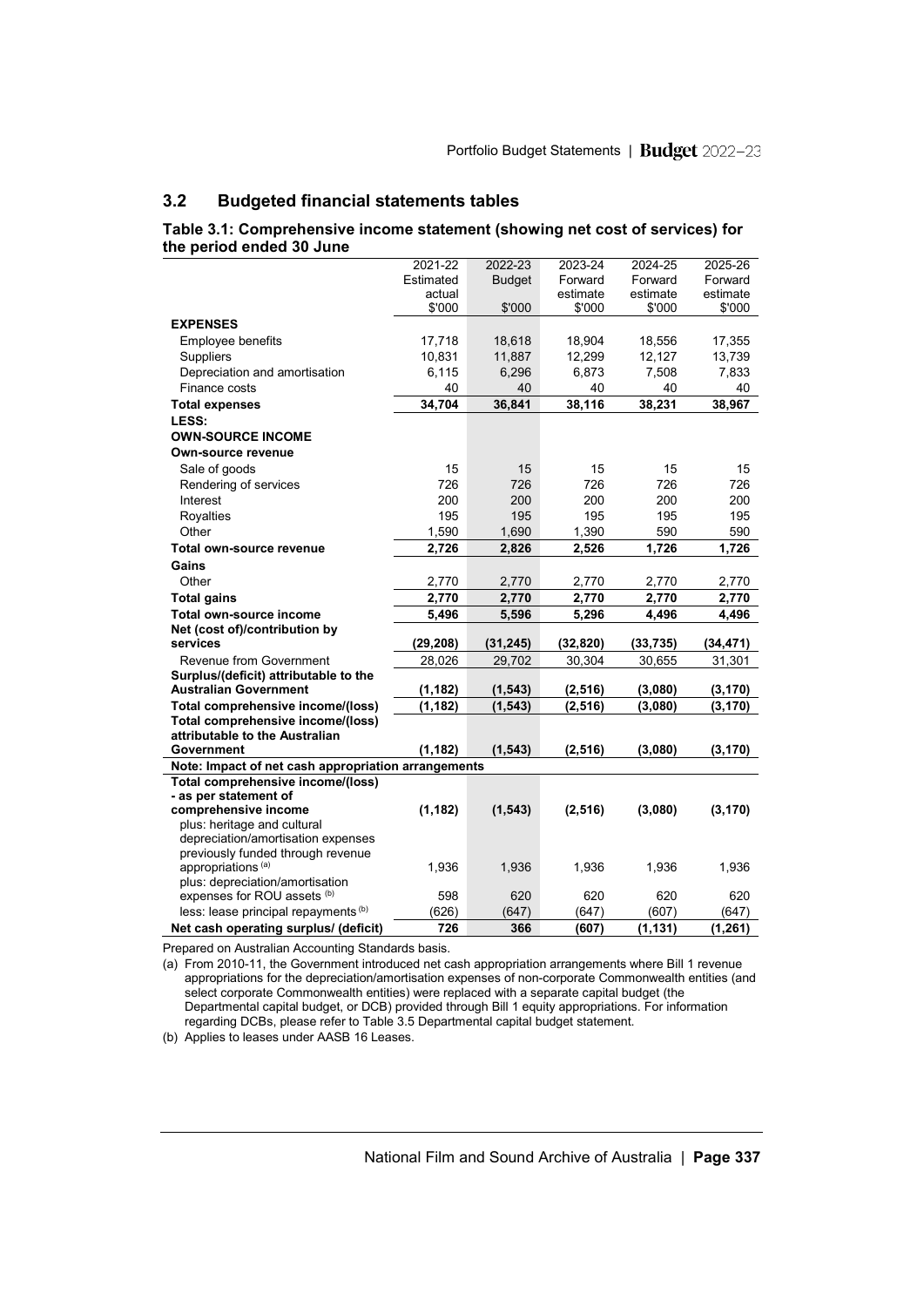| Estimated<br><b>Budget</b><br>Forward<br>Forward<br>Forward<br>estimate<br>estimate<br>actual<br>estimate<br>\$'000<br>\$'000<br>\$'000<br>\$'000<br>\$'000<br><b>ASSETS</b><br><b>Financial assets</b><br>Cash and cash equivalents<br>3,690<br>1,293<br>2,619<br>3,349<br>4,226<br>Trade and other receivables<br>91<br>91<br>91<br>91<br>91<br>8,500<br>7,500<br>7,000<br>7,000<br>Other investments<br>7,000<br>Other financial assets<br>2<br>2<br>2<br>2<br>2<br>10,212<br><b>Total financial assets</b><br>9,886<br>10,442<br>10,783<br>11,319<br><b>Non-financial assets</b><br>Land and buildings<br>50,815<br>49,095<br>47,375<br>52,225<br>47,177<br>Property, plant and equipment<br>8,594<br>14,912<br>20,968<br>22,523<br>19,926<br>Heritage and Cultural<br>313,612<br>315,271<br>316,939<br>311,958<br>318,615<br>253<br>267<br>281<br>Intangibles<br>269<br>295<br>Inventories<br>623<br>623<br>623<br>623<br>623<br>1,278<br>1,278<br>1,278<br>1,278<br>1,278<br>Prepayments<br><b>Total non-financial assets</b><br>374,947<br>381,493<br>387,502<br>389,019<br>387,914<br><b>Total assets</b><br>391,705<br>397,944<br>384,833<br>399,802<br>399,233<br><b>LIABILITIES</b><br><b>Payables</b><br>703<br>703<br>703<br>Suppliers<br>703<br>703<br>357<br>357<br>357<br>357<br>357<br>Other payables<br><b>Total payables</b><br>1,060<br>1,060<br>1,060<br>1,060<br>1,060<br><b>Interest bearing liabilities</b><br>3,095<br>3,105<br>3,105<br>3,145<br>4,667<br>Leases<br>3,105<br>3,105<br>3,145<br><b>Total interest bearing liabilities</b><br>3,095<br>4,667<br><b>Provisions</b><br>4,229<br>Employee provisions<br>4,229<br>4,229<br>4,229<br>4,229<br>534<br>534<br>Other provisions<br>534<br>534<br>534<br>4,763<br>4,763<br>4,763<br>4,763<br><b>Total provisions</b><br>4,763<br><b>Total liabilities</b><br>8,918<br>8,968<br>8,928<br>8,928<br>10,490<br>375,915<br>382,777<br>389,016<br>390,834<br>388,743<br><b>Net assets</b><br><b>EQUITY</b><br><b>Parent entity interest</b><br>Contributed equity<br>229,293<br>237,698<br>246,453<br>251,351<br>252,430<br><b>Reserves</b><br>143,042<br>143,042<br>143,042<br>143,042<br>143,042<br>Retained surplus (accumulated<br>deficit)<br>3,580<br>2,037<br>(479)<br>(3, 559)<br>(6, 729) | rable J.Z. Duuyeteu Departmental balance Sheet (as at JV June) |         |         |         |         |         |
|-----------------------------------------------------------------------------------------------------------------------------------------------------------------------------------------------------------------------------------------------------------------------------------------------------------------------------------------------------------------------------------------------------------------------------------------------------------------------------------------------------------------------------------------------------------------------------------------------------------------------------------------------------------------------------------------------------------------------------------------------------------------------------------------------------------------------------------------------------------------------------------------------------------------------------------------------------------------------------------------------------------------------------------------------------------------------------------------------------------------------------------------------------------------------------------------------------------------------------------------------------------------------------------------------------------------------------------------------------------------------------------------------------------------------------------------------------------------------------------------------------------------------------------------------------------------------------------------------------------------------------------------------------------------------------------------------------------------------------------------------------------------------------------------------------------------------------------------------------------------------------------------------------------------------------------------------------------------------------------------------------------------------------------------------------------------------------------------------------------------------------------------------------------------------------------------------------------------------------------------------------------------------------|----------------------------------------------------------------|---------|---------|---------|---------|---------|
|                                                                                                                                                                                                                                                                                                                                                                                                                                                                                                                                                                                                                                                                                                                                                                                                                                                                                                                                                                                                                                                                                                                                                                                                                                                                                                                                                                                                                                                                                                                                                                                                                                                                                                                                                                                                                                                                                                                                                                                                                                                                                                                                                                                                                                                                             |                                                                | 2021-22 | 2022-23 | 2023-24 | 2024-25 | 2025-26 |
|                                                                                                                                                                                                                                                                                                                                                                                                                                                                                                                                                                                                                                                                                                                                                                                                                                                                                                                                                                                                                                                                                                                                                                                                                                                                                                                                                                                                                                                                                                                                                                                                                                                                                                                                                                                                                                                                                                                                                                                                                                                                                                                                                                                                                                                                             |                                                                |         |         |         |         |         |
|                                                                                                                                                                                                                                                                                                                                                                                                                                                                                                                                                                                                                                                                                                                                                                                                                                                                                                                                                                                                                                                                                                                                                                                                                                                                                                                                                                                                                                                                                                                                                                                                                                                                                                                                                                                                                                                                                                                                                                                                                                                                                                                                                                                                                                                                             |                                                                |         |         |         |         |         |
|                                                                                                                                                                                                                                                                                                                                                                                                                                                                                                                                                                                                                                                                                                                                                                                                                                                                                                                                                                                                                                                                                                                                                                                                                                                                                                                                                                                                                                                                                                                                                                                                                                                                                                                                                                                                                                                                                                                                                                                                                                                                                                                                                                                                                                                                             |                                                                |         |         |         |         |         |
|                                                                                                                                                                                                                                                                                                                                                                                                                                                                                                                                                                                                                                                                                                                                                                                                                                                                                                                                                                                                                                                                                                                                                                                                                                                                                                                                                                                                                                                                                                                                                                                                                                                                                                                                                                                                                                                                                                                                                                                                                                                                                                                                                                                                                                                                             |                                                                |         |         |         |         |         |
|                                                                                                                                                                                                                                                                                                                                                                                                                                                                                                                                                                                                                                                                                                                                                                                                                                                                                                                                                                                                                                                                                                                                                                                                                                                                                                                                                                                                                                                                                                                                                                                                                                                                                                                                                                                                                                                                                                                                                                                                                                                                                                                                                                                                                                                                             |                                                                |         |         |         |         |         |
|                                                                                                                                                                                                                                                                                                                                                                                                                                                                                                                                                                                                                                                                                                                                                                                                                                                                                                                                                                                                                                                                                                                                                                                                                                                                                                                                                                                                                                                                                                                                                                                                                                                                                                                                                                                                                                                                                                                                                                                                                                                                                                                                                                                                                                                                             |                                                                |         |         |         |         |         |
|                                                                                                                                                                                                                                                                                                                                                                                                                                                                                                                                                                                                                                                                                                                                                                                                                                                                                                                                                                                                                                                                                                                                                                                                                                                                                                                                                                                                                                                                                                                                                                                                                                                                                                                                                                                                                                                                                                                                                                                                                                                                                                                                                                                                                                                                             |                                                                |         |         |         |         |         |
|                                                                                                                                                                                                                                                                                                                                                                                                                                                                                                                                                                                                                                                                                                                                                                                                                                                                                                                                                                                                                                                                                                                                                                                                                                                                                                                                                                                                                                                                                                                                                                                                                                                                                                                                                                                                                                                                                                                                                                                                                                                                                                                                                                                                                                                                             |                                                                |         |         |         |         |         |
|                                                                                                                                                                                                                                                                                                                                                                                                                                                                                                                                                                                                                                                                                                                                                                                                                                                                                                                                                                                                                                                                                                                                                                                                                                                                                                                                                                                                                                                                                                                                                                                                                                                                                                                                                                                                                                                                                                                                                                                                                                                                                                                                                                                                                                                                             |                                                                |         |         |         |         |         |
|                                                                                                                                                                                                                                                                                                                                                                                                                                                                                                                                                                                                                                                                                                                                                                                                                                                                                                                                                                                                                                                                                                                                                                                                                                                                                                                                                                                                                                                                                                                                                                                                                                                                                                                                                                                                                                                                                                                                                                                                                                                                                                                                                                                                                                                                             |                                                                |         |         |         |         |         |
|                                                                                                                                                                                                                                                                                                                                                                                                                                                                                                                                                                                                                                                                                                                                                                                                                                                                                                                                                                                                                                                                                                                                                                                                                                                                                                                                                                                                                                                                                                                                                                                                                                                                                                                                                                                                                                                                                                                                                                                                                                                                                                                                                                                                                                                                             |                                                                |         |         |         |         |         |
|                                                                                                                                                                                                                                                                                                                                                                                                                                                                                                                                                                                                                                                                                                                                                                                                                                                                                                                                                                                                                                                                                                                                                                                                                                                                                                                                                                                                                                                                                                                                                                                                                                                                                                                                                                                                                                                                                                                                                                                                                                                                                                                                                                                                                                                                             |                                                                |         |         |         |         |         |
|                                                                                                                                                                                                                                                                                                                                                                                                                                                                                                                                                                                                                                                                                                                                                                                                                                                                                                                                                                                                                                                                                                                                                                                                                                                                                                                                                                                                                                                                                                                                                                                                                                                                                                                                                                                                                                                                                                                                                                                                                                                                                                                                                                                                                                                                             |                                                                |         |         |         |         |         |
|                                                                                                                                                                                                                                                                                                                                                                                                                                                                                                                                                                                                                                                                                                                                                                                                                                                                                                                                                                                                                                                                                                                                                                                                                                                                                                                                                                                                                                                                                                                                                                                                                                                                                                                                                                                                                                                                                                                                                                                                                                                                                                                                                                                                                                                                             |                                                                |         |         |         |         |         |
|                                                                                                                                                                                                                                                                                                                                                                                                                                                                                                                                                                                                                                                                                                                                                                                                                                                                                                                                                                                                                                                                                                                                                                                                                                                                                                                                                                                                                                                                                                                                                                                                                                                                                                                                                                                                                                                                                                                                                                                                                                                                                                                                                                                                                                                                             |                                                                |         |         |         |         |         |
|                                                                                                                                                                                                                                                                                                                                                                                                                                                                                                                                                                                                                                                                                                                                                                                                                                                                                                                                                                                                                                                                                                                                                                                                                                                                                                                                                                                                                                                                                                                                                                                                                                                                                                                                                                                                                                                                                                                                                                                                                                                                                                                                                                                                                                                                             |                                                                |         |         |         |         |         |
|                                                                                                                                                                                                                                                                                                                                                                                                                                                                                                                                                                                                                                                                                                                                                                                                                                                                                                                                                                                                                                                                                                                                                                                                                                                                                                                                                                                                                                                                                                                                                                                                                                                                                                                                                                                                                                                                                                                                                                                                                                                                                                                                                                                                                                                                             |                                                                |         |         |         |         |         |
|                                                                                                                                                                                                                                                                                                                                                                                                                                                                                                                                                                                                                                                                                                                                                                                                                                                                                                                                                                                                                                                                                                                                                                                                                                                                                                                                                                                                                                                                                                                                                                                                                                                                                                                                                                                                                                                                                                                                                                                                                                                                                                                                                                                                                                                                             |                                                                |         |         |         |         |         |
|                                                                                                                                                                                                                                                                                                                                                                                                                                                                                                                                                                                                                                                                                                                                                                                                                                                                                                                                                                                                                                                                                                                                                                                                                                                                                                                                                                                                                                                                                                                                                                                                                                                                                                                                                                                                                                                                                                                                                                                                                                                                                                                                                                                                                                                                             |                                                                |         |         |         |         |         |
|                                                                                                                                                                                                                                                                                                                                                                                                                                                                                                                                                                                                                                                                                                                                                                                                                                                                                                                                                                                                                                                                                                                                                                                                                                                                                                                                                                                                                                                                                                                                                                                                                                                                                                                                                                                                                                                                                                                                                                                                                                                                                                                                                                                                                                                                             |                                                                |         |         |         |         |         |
|                                                                                                                                                                                                                                                                                                                                                                                                                                                                                                                                                                                                                                                                                                                                                                                                                                                                                                                                                                                                                                                                                                                                                                                                                                                                                                                                                                                                                                                                                                                                                                                                                                                                                                                                                                                                                                                                                                                                                                                                                                                                                                                                                                                                                                                                             |                                                                |         |         |         |         |         |
|                                                                                                                                                                                                                                                                                                                                                                                                                                                                                                                                                                                                                                                                                                                                                                                                                                                                                                                                                                                                                                                                                                                                                                                                                                                                                                                                                                                                                                                                                                                                                                                                                                                                                                                                                                                                                                                                                                                                                                                                                                                                                                                                                                                                                                                                             |                                                                |         |         |         |         |         |
|                                                                                                                                                                                                                                                                                                                                                                                                                                                                                                                                                                                                                                                                                                                                                                                                                                                                                                                                                                                                                                                                                                                                                                                                                                                                                                                                                                                                                                                                                                                                                                                                                                                                                                                                                                                                                                                                                                                                                                                                                                                                                                                                                                                                                                                                             |                                                                |         |         |         |         |         |
|                                                                                                                                                                                                                                                                                                                                                                                                                                                                                                                                                                                                                                                                                                                                                                                                                                                                                                                                                                                                                                                                                                                                                                                                                                                                                                                                                                                                                                                                                                                                                                                                                                                                                                                                                                                                                                                                                                                                                                                                                                                                                                                                                                                                                                                                             |                                                                |         |         |         |         |         |
|                                                                                                                                                                                                                                                                                                                                                                                                                                                                                                                                                                                                                                                                                                                                                                                                                                                                                                                                                                                                                                                                                                                                                                                                                                                                                                                                                                                                                                                                                                                                                                                                                                                                                                                                                                                                                                                                                                                                                                                                                                                                                                                                                                                                                                                                             |                                                                |         |         |         |         |         |
|                                                                                                                                                                                                                                                                                                                                                                                                                                                                                                                                                                                                                                                                                                                                                                                                                                                                                                                                                                                                                                                                                                                                                                                                                                                                                                                                                                                                                                                                                                                                                                                                                                                                                                                                                                                                                                                                                                                                                                                                                                                                                                                                                                                                                                                                             |                                                                |         |         |         |         |         |
|                                                                                                                                                                                                                                                                                                                                                                                                                                                                                                                                                                                                                                                                                                                                                                                                                                                                                                                                                                                                                                                                                                                                                                                                                                                                                                                                                                                                                                                                                                                                                                                                                                                                                                                                                                                                                                                                                                                                                                                                                                                                                                                                                                                                                                                                             |                                                                |         |         |         |         |         |
|                                                                                                                                                                                                                                                                                                                                                                                                                                                                                                                                                                                                                                                                                                                                                                                                                                                                                                                                                                                                                                                                                                                                                                                                                                                                                                                                                                                                                                                                                                                                                                                                                                                                                                                                                                                                                                                                                                                                                                                                                                                                                                                                                                                                                                                                             |                                                                |         |         |         |         |         |
|                                                                                                                                                                                                                                                                                                                                                                                                                                                                                                                                                                                                                                                                                                                                                                                                                                                                                                                                                                                                                                                                                                                                                                                                                                                                                                                                                                                                                                                                                                                                                                                                                                                                                                                                                                                                                                                                                                                                                                                                                                                                                                                                                                                                                                                                             |                                                                |         |         |         |         |         |
|                                                                                                                                                                                                                                                                                                                                                                                                                                                                                                                                                                                                                                                                                                                                                                                                                                                                                                                                                                                                                                                                                                                                                                                                                                                                                                                                                                                                                                                                                                                                                                                                                                                                                                                                                                                                                                                                                                                                                                                                                                                                                                                                                                                                                                                                             |                                                                |         |         |         |         |         |
|                                                                                                                                                                                                                                                                                                                                                                                                                                                                                                                                                                                                                                                                                                                                                                                                                                                                                                                                                                                                                                                                                                                                                                                                                                                                                                                                                                                                                                                                                                                                                                                                                                                                                                                                                                                                                                                                                                                                                                                                                                                                                                                                                                                                                                                                             |                                                                |         |         |         |         |         |
|                                                                                                                                                                                                                                                                                                                                                                                                                                                                                                                                                                                                                                                                                                                                                                                                                                                                                                                                                                                                                                                                                                                                                                                                                                                                                                                                                                                                                                                                                                                                                                                                                                                                                                                                                                                                                                                                                                                                                                                                                                                                                                                                                                                                                                                                             |                                                                |         |         |         |         |         |
|                                                                                                                                                                                                                                                                                                                                                                                                                                                                                                                                                                                                                                                                                                                                                                                                                                                                                                                                                                                                                                                                                                                                                                                                                                                                                                                                                                                                                                                                                                                                                                                                                                                                                                                                                                                                                                                                                                                                                                                                                                                                                                                                                                                                                                                                             |                                                                |         |         |         |         |         |
|                                                                                                                                                                                                                                                                                                                                                                                                                                                                                                                                                                                                                                                                                                                                                                                                                                                                                                                                                                                                                                                                                                                                                                                                                                                                                                                                                                                                                                                                                                                                                                                                                                                                                                                                                                                                                                                                                                                                                                                                                                                                                                                                                                                                                                                                             |                                                                |         |         |         |         |         |
|                                                                                                                                                                                                                                                                                                                                                                                                                                                                                                                                                                                                                                                                                                                                                                                                                                                                                                                                                                                                                                                                                                                                                                                                                                                                                                                                                                                                                                                                                                                                                                                                                                                                                                                                                                                                                                                                                                                                                                                                                                                                                                                                                                                                                                                                             |                                                                |         |         |         |         |         |
|                                                                                                                                                                                                                                                                                                                                                                                                                                                                                                                                                                                                                                                                                                                                                                                                                                                                                                                                                                                                                                                                                                                                                                                                                                                                                                                                                                                                                                                                                                                                                                                                                                                                                                                                                                                                                                                                                                                                                                                                                                                                                                                                                                                                                                                                             |                                                                |         |         |         |         |         |
|                                                                                                                                                                                                                                                                                                                                                                                                                                                                                                                                                                                                                                                                                                                                                                                                                                                                                                                                                                                                                                                                                                                                                                                                                                                                                                                                                                                                                                                                                                                                                                                                                                                                                                                                                                                                                                                                                                                                                                                                                                                                                                                                                                                                                                                                             |                                                                |         |         |         |         |         |
|                                                                                                                                                                                                                                                                                                                                                                                                                                                                                                                                                                                                                                                                                                                                                                                                                                                                                                                                                                                                                                                                                                                                                                                                                                                                                                                                                                                                                                                                                                                                                                                                                                                                                                                                                                                                                                                                                                                                                                                                                                                                                                                                                                                                                                                                             |                                                                |         |         |         |         |         |
|                                                                                                                                                                                                                                                                                                                                                                                                                                                                                                                                                                                                                                                                                                                                                                                                                                                                                                                                                                                                                                                                                                                                                                                                                                                                                                                                                                                                                                                                                                                                                                                                                                                                                                                                                                                                                                                                                                                                                                                                                                                                                                                                                                                                                                                                             |                                                                |         |         |         |         |         |
|                                                                                                                                                                                                                                                                                                                                                                                                                                                                                                                                                                                                                                                                                                                                                                                                                                                                                                                                                                                                                                                                                                                                                                                                                                                                                                                                                                                                                                                                                                                                                                                                                                                                                                                                                                                                                                                                                                                                                                                                                                                                                                                                                                                                                                                                             |                                                                |         |         |         |         |         |
| 375.915<br>382,777<br>389,016<br>390,834<br><b>Total equity</b><br>388,743<br>Proporod on Augtralian Acoounting Standards booje                                                                                                                                                                                                                                                                                                                                                                                                                                                                                                                                                                                                                                                                                                                                                                                                                                                                                                                                                                                                                                                                                                                                                                                                                                                                                                                                                                                                                                                                                                                                                                                                                                                                                                                                                                                                                                                                                                                                                                                                                                                                                                                                             |                                                                |         |         |         |         |         |

## **Table 3.2: Budgeted Departmental balance sheet (as at 30 June)**

Prepared on Australian Accounting Standards basis.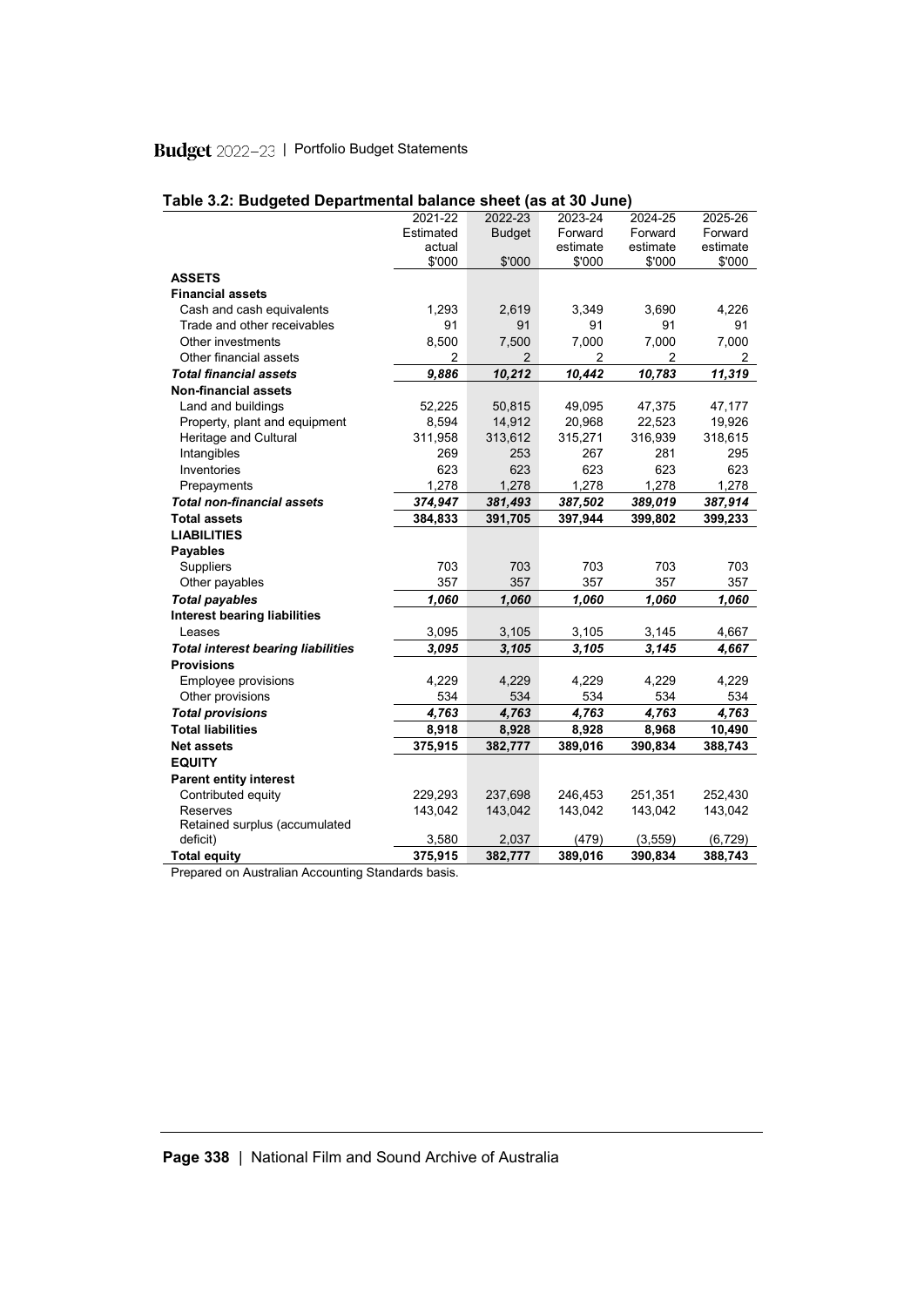| Government                                     | 2.037    | 143.042     | 237.698     | 382.777 |
|------------------------------------------------|----------|-------------|-------------|---------|
| Closing balance attributable to the Australian |          |             |             |         |
| Equity injection                               |          |             | 8,405       | 8,405   |
| <b>Contributions by owners</b>                 |          |             |             |         |
| <b>Transactions with owners</b>                |          |             |             |         |
| Total comprehensive income                     | (1, 543) |             | ۰           | (1,543) |
| Surplus/(deficit) for the period               | (1.543)  |             |             | (1,543) |
| <b>Comprehensive income</b>                    |          |             |             |         |
| Adjusted opening balance                       | 3.580    | 143.042     | 229.293     | 375.915 |
| Balance carried forward from previous period   | 3.580    | 143.042     | 229.293     | 375.915 |
| Opening balance as at 1 July 2022              |          |             |             |         |
|                                                | \$'000   | \$'000      | \$'000      | \$'000  |
|                                                |          | reserve     | capital     |         |
|                                                | earnings | revaluation | equity/     | equity  |
|                                                | Retained | Asset       | Contributed | Total   |

#### **Table 3.3: Departmental statement of changes in equity — summary of movement (Budget year 2022-23)**

Prepared on Australian Accounting Standards basis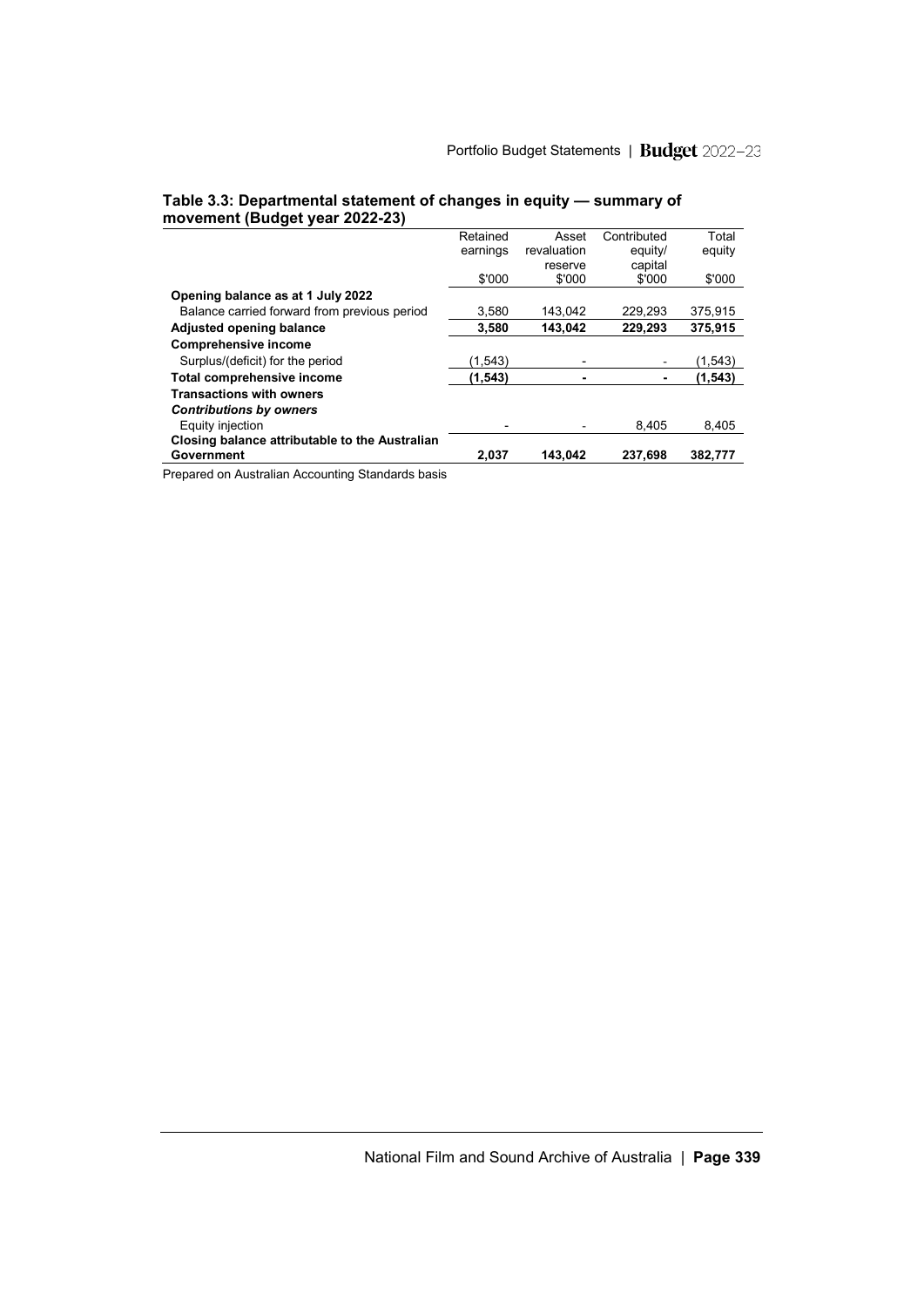|                                       | 2021-22   | 2022-23       | 2023-24  | 2024-25  | 2025-26  |
|---------------------------------------|-----------|---------------|----------|----------|----------|
|                                       | Estimated | <b>Budget</b> | Forward  | Forward  | Forward  |
|                                       | actual    |               | estimate | estimate | estimate |
|                                       | \$'000    | \$'000        | \$'000   | \$'000   | \$'000   |
| <b>OPERATING ACTIVITIES</b>           |           |               |          |          |          |
| <b>Cash received</b>                  |           |               |          |          |          |
| <b>Receipts from Government</b>       | 29,026    | 30,802        | 31,104   | 30,655   | 31,301   |
| Sale of goods                         | 726       | 726           | 726      | 726      | 726      |
| Rendering of services                 | 15        | 15            | 15       | 15       | 15       |
| Interest                              | 200       | 200           | 200      | 200      | 200      |
| Net GST received                      | 1,928     | 2,391         | 2,331    | 1,825    | 1,537    |
| Other                                 | 804       | 785           | 785      | 785      | 785      |
| Total cash received                   | 32,699    | 34,919        | 35,161   | 34,206   | 34,564   |
| Cash used                             |           |               |          |          |          |
| Employees                             | 17,718    | 18,618        | 18,904   | 18,556   | 17,355   |
| Suppliers                             | 10,831    | 11,887        | 12,299   | 12,127   | 13,739   |
| Net GST paid                          | 1,947     | 2,391         | 2,331    | 1,825    | 1,537    |
| Interest payments on lease liability  | 40        | 40            | 40       | 40       | 40       |
| <b>Total cash used</b>                | 30,536    | 32.936        | 33,574   | 32.548   | 32,671   |
| Net cash from/(used by) operating     |           |               |          |          |          |
| activities                            | 2,163     | 1,983         | 1,587    | 1,658    | 1,893    |
| <b>INVESTING ACTIVITIES</b>           |           |               |          |          |          |
| Cash received                         |           |               |          |          |          |
| Investments                           | 1,000     | 1,000         | 500      |          |          |
| Total cash received                   | 1,000     | 1,000         | 500      |          |          |
| Cash used                             |           |               |          |          |          |
| Purchase of property, plant and       |           |               |          |          |          |
| equipment and intangibles             | 6,491     | 9,415         | 9,465    | 5,608    | 1,789    |
| Total cash used                       | 6,491     | 9,415         | 9,465    | 5,608    | 1,789    |
| Net cash from/(used by) investing     |           |               |          |          |          |
| activities                            | (5, 491)  | (8, 415)      | (8, 965) | (5,608)  | (1,789)  |
| <b>FINANCING ACTIVITIES</b>           |           |               |          |          |          |
| <b>Cash received</b>                  |           |               |          |          |          |
| Contributed equity                    | 4,327     | 8,405         | 8,755    | 4,898    | 1,079    |
| Total cash received                   | 4,327     | 8,405         | 8,755    | 4,898    | 1,079    |
| Cash used                             |           |               |          |          |          |
| Principal payments on lease liability | 626       | 647           | 647      | 607      | 647      |
| Total cash used                       | 626       | 647           | 647      | 607      | 647      |
| Net cash from/(used by) financing     |           |               |          |          |          |
| activities                            | 3,701     | 7,758         | 8,108    | 4.291    | 432      |
| Net increase/(decrease) in cash held  | 373       | 1,326         | 730      | 341      | 536      |
| Cash and cash equivalents at the      |           |               |          |          |          |
| beginning of the reporting period     | 920       | 1,293         | 2,619    | 3,349    | 3,690    |
| Cash and cash equivalents at          |           |               |          |          |          |
| the end of the reporting period       | 1,293     | 2,619         | 3,349    | 3,690    | 4,226    |

## **Table 3.4: Budgeted Departmental statement of cash flows (for the period ended 30 June)**

Prepared on Australian Accounting Standards basis.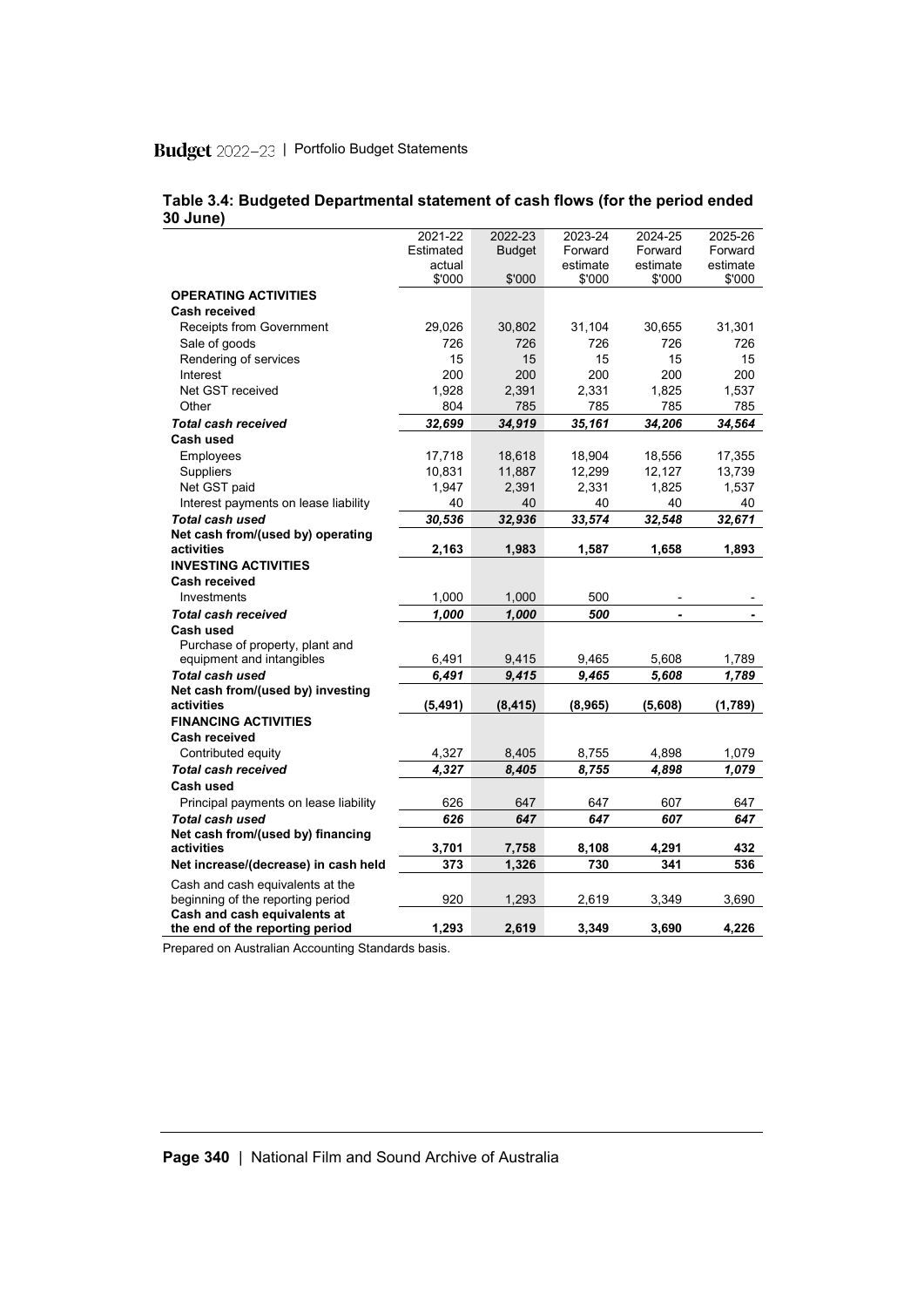|                                                 | 2021-22   | 2022-23       | 2023-24  | 2024-25  | 2025-26  |
|-------------------------------------------------|-----------|---------------|----------|----------|----------|
|                                                 | Estimated | <b>Budget</b> | Forward  | Forward  | Forward  |
|                                                 | actual    |               | estimate | estimate | estimate |
|                                                 | \$'000    | \$'000        | \$'000   | \$'000   | \$'000   |
| <b>NEW CAPITAL APPROPRIATIONS</b>               |           |               |          |          |          |
| Equity injections - Bill 2                      | 4.327     | 8.405         | 8.755    | 4,898    | 1,079    |
| Total new capital appropriations                | 4.327     | 8,405         | 8.755    | 4.898    | 1,079    |
| <b>Provided for:</b>                            |           |               |          |          |          |
| Purchase of non-financial assets                | 4.327     | 8,405         | 8.755    | 4.898    | 1,079    |
| <b>Total items</b>                              | 4,327     | 8,405         | 8,755    | 4,898    | 1,079    |
| <b>PURCHASE OF NON-FINANCIAL</b>                |           |               |          |          |          |
| <b>ASSETS</b>                                   |           |               |          |          |          |
| Funded by capital appropriations <sup>(a)</sup> | 4.327     | 8.405         | 8.755    | 4.898    | 1,079    |
| Funded internally from Departmental             |           |               |          |          |          |
| resources <sup>(b)</sup>                        | 2,164     | 1,010         | 710      | 710      | 710      |
| TOTAL                                           | 6.491     | 9.415         | 9.465    | 5.608    | 1.789    |

Prepared on Australian Accounting Standards basis.

(a) Includes both current Bill 2 and prior Act 2/4/6 appropriations.

(b) Includes purchases from current and previous years' Departmental capital budgets (DCBs).